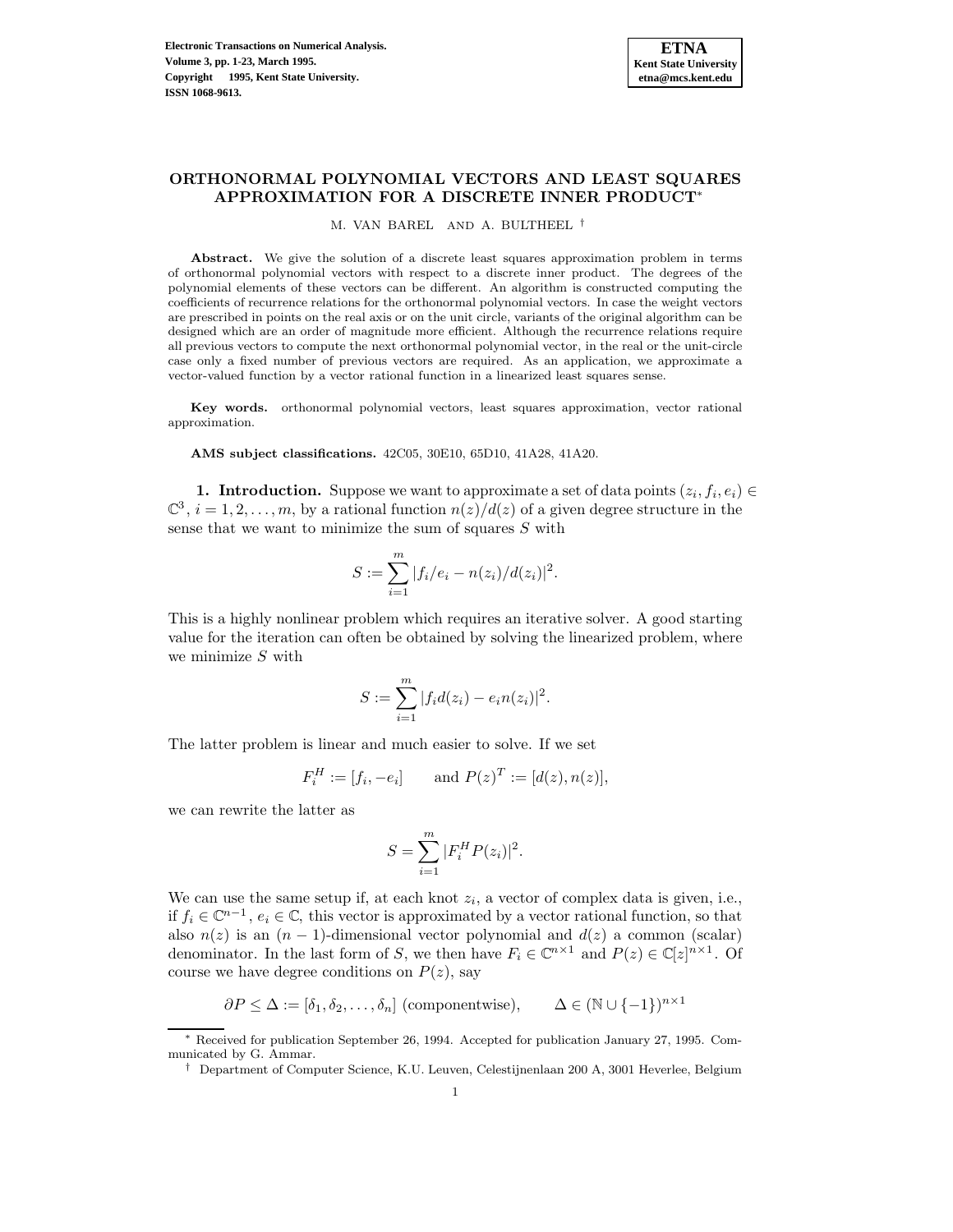(we say that the zero polynomial has degree  $-1$ ). To avoid the trivial solution  $P \equiv 0$ , we add the condition that one of the elements of  $P$  has to be monic, i.e., we have precise degree for the monic component. We will solve this discrete least squares approximation problem using polynomial vectors orthogonal with respect to the discrete inner product

$$
\langle P, Q \rangle := \sum_{i=1}^{m} P^{H}(z_i) F_i F_i^H Q(z_i).
$$

We will give an algorithm to compute the building blocks of a recurrence relation from which these orthogonal polynomial vectors can be computed. We show that if all the points  $z_i$  are real or all the points  $z_i$  are on the unit circle, the complexity of the algorithm can be reduced by an order of magnitude.

In previous publications [5, 16, 17], we have considered special cases of the approximation problem described above. In [16], we gave an algorithm to solve the problem with real points  $z_i$ ,  $n = 2$  and  $\delta_1 = \delta_2$ . The algorithm is a generalization of the algorithm of Reichel [12], which constructs the optimal polynomial fitting given function values in real points  $z_i$  in a least squares sense. Reichel's algorithm itself is based on the Rutishauser-Gragg-Harrod algorithm [14, 11, 1] for the computation of Jacobi matrices. Similar results were obtained in [4, 8]. In Section 9, we investigate the real point case for arbitrary n and arbitrary degrees  $\delta_i, i = 1, 2, \ldots, n$ .

Based on the inverse unitary QR algorithm for computing unitary Hessenberg matrices [2], Reichel, Ammar and Gragg [13] solve the approximation problem when the given function values are taken in points on the unit circle. In [17], we generalized this from  $n = 1$  to  $n = 2$  with equal degrees  $\delta_1 = \delta_2$ . Section 10 handles the general problem on the unit circle. When  $n = 2$ , we refer the reader to [5], which summarizes [16] and [17] and handles the case of arbitrary degrees  $\delta_1$  and  $\delta_2$ .

In [16, 17], we have given numerical examples showing that the algorithms can be used to compute rational interpolants or rational approximants in a linearized discrete least squares sense. In Section 7, we give the conditions for having an interpolating polynomial vector. In a future publication, we shall show how we can use the theory developed here to compute matrix rational interpolants or matrix rational approximants in a linearized discrete least squares sense. For the simpler problem of vector rational approximation, we give an example in Section 11.

# **2. Discrete least squares approximation problem.** We consider the following inner product.

DEFINITION 2.1 (INNER PRODUCT, NORM). Given the points  $z_i \in \mathbb{C}$ , and the weight vectors  $F_i \in \mathbb{C}^{n \times 1}$ ,  $i = 1, 2, ..., m$ , we consider a subspace  $P$  of all polynomial vectors  $\mathbb{C}[z]^{n\times 1}$  such that the following bilinear form defines a discrete inner product  $\langle P, Q \rangle$  for two polynomial vectors  $P, Q \in \mathcal{P} \subset \mathbb{C}[z]^{n \times 1}$ :

(2.1) 
$$
\langle P, Q \rangle := \sum_{i=1}^{m} P^{H}(z_i) F_i F_i^{H} Q(z_i).
$$

The norm  $||P||$  of a polynomial vector  $P \in \mathcal{P} \subset \mathbb{C}[z]^{n \times 1}$  is defined as

$$
\|P\|:=\sqrt{\langle P,P\rangle}.
$$

For this to be an inner product in  $P$ , it is necessary and sufficient that  $P$  is a subspace of polynomial vectors such that there is no nonzero polynomial vector  $P \in \mathcal{P}$  with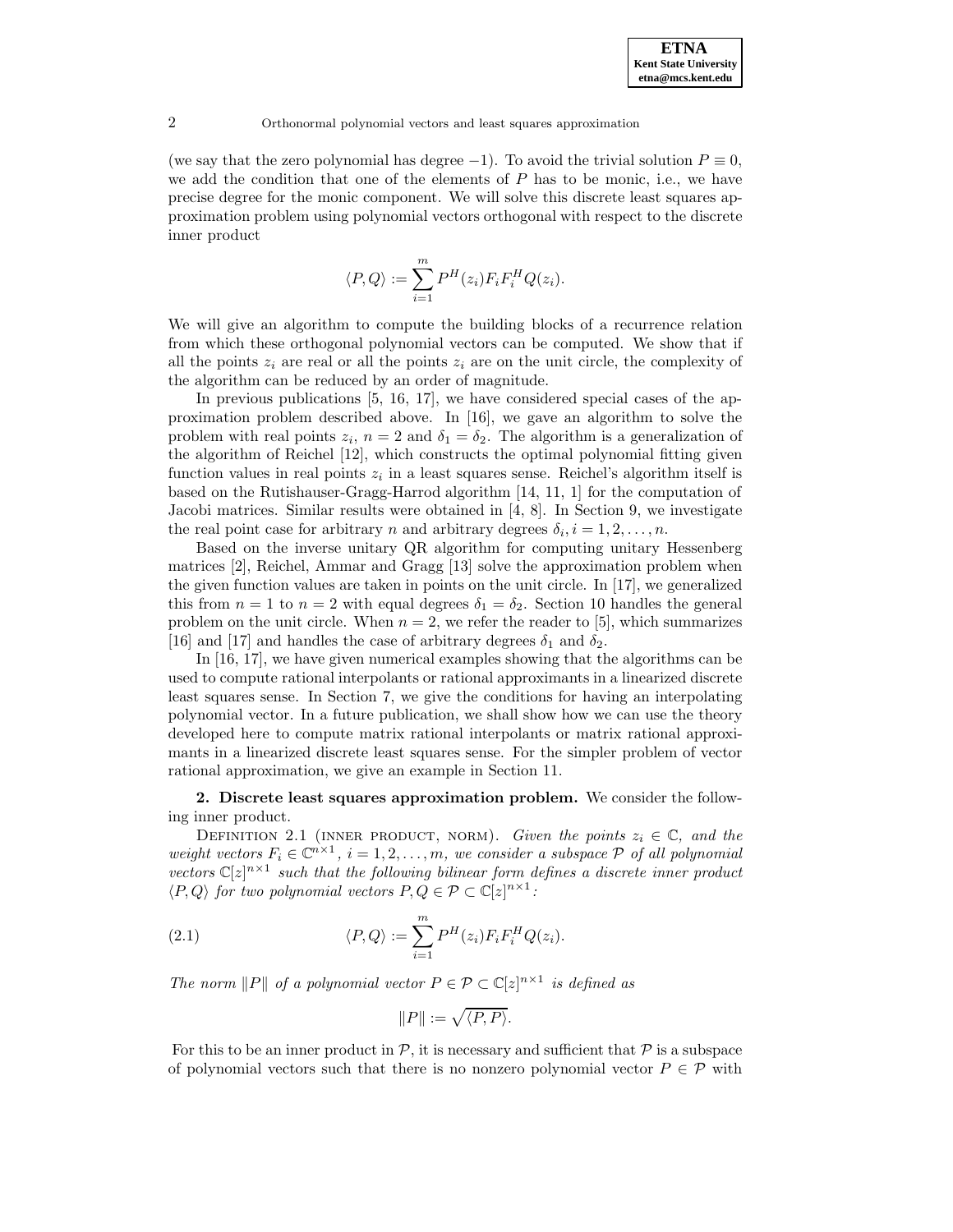#### M. Van Barel and A. Bultheel 3

 $\langle P, P \rangle = 0$  or equivalently with  $F_i^H P(z_i) = 0, i = 1, 2, ..., m$ . We will call this the regular case. In Section 7, we will handle the singular case. Up to then, we will assume that (2.1) is a (positive definite) inner product. We consider the following approximation problem.

DEFINITION 2.2 (DISCRETE LEAST SQUARES APPROXIMATION PROBLEM). Given the points  $z_i \in \mathbb{C}$  and the weight vectors  $F_i \in \mathbb{C}^{n \times 1}$ ,  $i = 1, 2, ..., m$ , the degree vector  $\Delta := [\delta_1, \delta_2, \ldots, \delta_m]^T \in (\mathbb{N} \cup \{-1\})^{n \times 1}$  and some degree index  $\nu_\Delta \in \{1, 2, \ldots, n\}.$ With  $\overline{\Delta} := (\Delta, \nu_{\Delta})$  (the extended degree vector) and  $P := [P_1, P_2, \ldots, P_n]^T \in \mathbb{C}[z]^{n \times 1}$ , consider the sets  $\mathcal{P}_{\Delta}$  and  $\mathcal{P}_{\bar{\Delta}}$ 

$$
\begin{array}{rcl}\n\mathcal{P}_{\Delta} & := & \{P \in \mathbb{C}[z]^{n \times 1} \mid \partial P \leq \Delta\}, \\
\mathcal{P}_{\bar{\Delta}} & := & \{P \in \mathcal{P}_{\Delta} \mid \partial P_{\nu_{\Delta}} = \delta_{\nu_{\Delta}} \text{ and } P_{\nu_{\Delta}} \text{ is monic}\}.\n\end{array}
$$

In the discrete least squares approximation problem, we look for the polynomial vector P such that  $||P|| = \min_{Q \in \mathcal{P}_{\bar{\Delta}}} ||Q||$ . The degree vector  $\Delta$  is such that for the set  $\mathcal{P}_{\Delta}$  $\|\cdot\|$  is a norm (not a semi-norm), i.e.  $\mathcal{P}_\Delta \subset \mathcal{P}$ .

Note that in this paper, all inequalities between integer vectors are taken componentwise.

**3. Orthonormal polynomial vectors.** To solve the discrete least squares approximation problem, we could easily transform it into a linear algebra problem. Note that  $F_i^H P(z_i) \in \mathbb{C}$  is a scalar. Therefore, the original problem is equivalent to solving the  $m$  linear equations

$$
F_i^H P(z_i) = 0, \quad i = 1, 2, \dots, m,
$$

in a least squares sense, i.e.

$$
\sum_{i=1}^{m} |r_i|^2
$$
 is minimal with  $r_i = F_i^H P(z_i)$ 

(with  $P \in \mathcal{P}_{\bar{\Delta}}$ ). Because  $\mathcal{P}_{\Delta}$  is a C-vector space having dimension  $|\Delta| := \sum_{i=1}^{n} (\delta_i + 1)$ , we can choose a basis for  $\mathcal{P}_{\Delta}$  and write out the least squares problem using coordinates with respect to this basis. Introducing the normality condition, i.e.  $P_{\nu_{\Delta}}$  has to be monic, we can eliminate one of the coordinates. We obtain an  $m \times (\vert \Delta \vert - 1)$  least squares problem. The amount of computational work is proportional to  $m|\Delta|^2$  (e.g. using the normal equations or the QR factorization).

Assume however that we have an orthonormal basis for  $\mathcal{P}_{\Delta}$  such that the basis vectors  $B_j := [B_{j,1}, B_{j,2}, \ldots, B_{j,n}]^T$  satisfy  $\partial B_{j,\nu_\Delta} < \delta_{\nu_\Delta}$ ,  $j = 1, 2, \ldots, |\Delta| - 1$ , and  $\partial B_{|\Delta|,\nu_{\Delta}} = \delta_{\nu_{\Delta}}$ , then we can write every  $P \in \mathcal{P}_{\Delta}$  in a unique way as

$$
P = \sum_{j=1}^{|\Delta|} B_j a_j, \quad a_j \in \mathbb{C}.
$$

Because  $P_{\nu_{\Delta}}$  has to be monic of degree  $\delta_{\nu_{\Delta}}$ ,  $a_{|\Delta|}$  is fixed. The other coordinates  $a_j$ ,  $j = 1, 2, \ldots, |\Delta| - 1$  can be chosen freely. We get

$$
||P||^2 = \langle P, P \rangle
$$
  
=  $\left\langle \sum_{j=1}^{|\Delta|} B_j a_j, \sum_{j=1}^{|\Delta|} B_j a_j \right\rangle$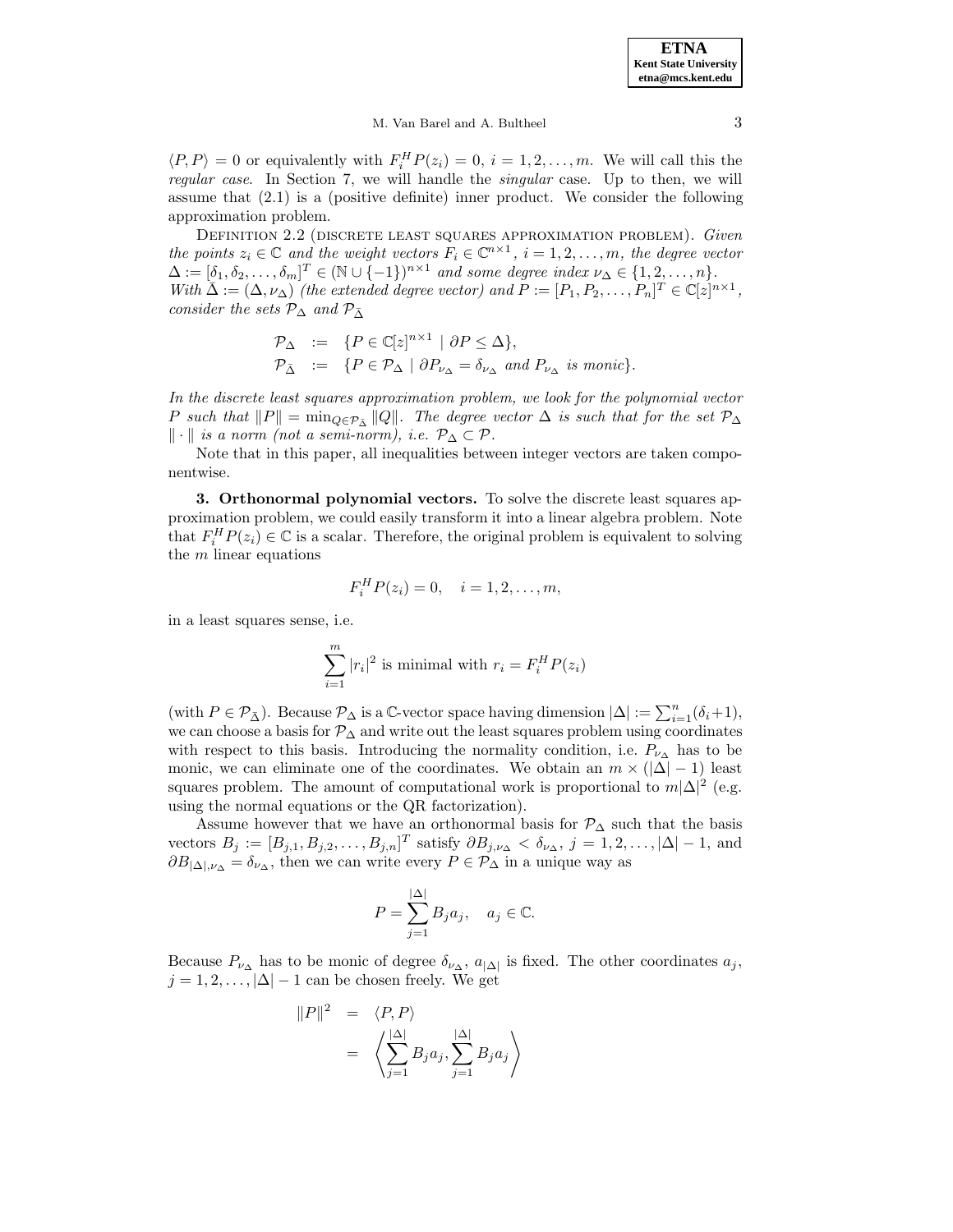$$
= \sum_{j=1}^{|\Delta|} |a_j|^2 \quad \text{(because } \langle B_i, B_j \rangle = \delta_{ij}\text{)}.
$$

Therefore, to minimize  $||P||$ , we can put  $a_j$ ,  $j = 1, 2, \ldots, |\Delta| - 1$  equal to zero or

$$
P = B_{|\Delta|} a_{|\Delta|} \quad \text{and} \quad ||P|| = |a_{|\Delta|}|.
$$

Hence, to solve the least squares approximation problem we can compute the orthonormal polynomial vector  $B_{|\Delta|}$  and this will give us the solution (up to a scalar multiplication to make it monic).

Suppose we want to solve the problem for a certain degree vector  $\Delta^*$ . We want to construct the basis vectors for  $\mathcal{P}_{\Delta^{\star}}$  recursively by gradually constructing the basis vectors for nested subspaces

$$
\mathcal{P}_{\Delta^{(0)}}\subset \mathcal{P}_{\Delta^{(1)}}\subset\cdots\subset \mathcal{P}_{\Delta^{(k)}}=\mathcal{P}_{\Delta^\star}.
$$

If we arrange the degree vectors  $\Delta^{(k)}$  into an *n*-dimensional table, then we want to reach  $\Delta^*$  by walking along a "diagonal". This means that we pass through the points  $\Delta^* - U, \Delta^* - 2U, \ldots$ , where  $U := [1, 1, \ldots, 1]^T$ . Each move on the diagonal from  $\Delta$ to  $\Delta + U$  will be decomposed in a set of n elementary steps in each of the coordinate directions:  $\Delta + U_1^1, \Delta + U_2^1, \ldots, \Delta + U_n^1 = \Delta + U$ , where  $U_j^1 := [1, 1, \ldots, 1, 0, \ldots, 0]^T$ (j ones). This results in a staircase-like polyline. This works quite well when  $\Delta \geq 0$ . Unless  $\Delta^*$  is on the main diagonal, the starting point of the diagonal through  $\Delta^*$ will be outside the positive part of the coordinate system. When some  $\delta_i < 0$ , the corresponding polynomial will be zero and it will remain zero, no matter how negative  $\delta_i$  will get. This means that whenever  $\Delta^{(k)}$  falls outside (N ∪ {-1})<sup>n×1</sup>,  $\mathcal{P}_{\Delta^{(k)}}$  will be equal to some  $\mathcal{P}_{\Delta^{(l)}}$  with  $\Delta^{(l)} \in (\mathbb{N} \cup \{-1\})^{n \times 1}$ . Therefore, we shall project the polyline onto the part  $(\mathbb{N} \cup \{-1\})^{n \times 1}$  of  $\mathbb{Z}^{n \times 1}$ , such that  $\Delta^{(k)} < \Delta^{(k+1)}$  for all  $k \geq 0$ . This means that dim  $\mathcal{P}_{\Delta^{(k+1)}} = \dim \mathcal{P}_{\Delta^{(k)}} + 1$ , starting with  $\Delta^{(0)} = [-1, -1, \ldots, -1]^T$ , which corresponds to  $\mathcal{P}_{\Delta^{(0)}} = \{ [0, 0, \ldots, 0]^T \}$  with  $\dim \mathcal{P}_{\Delta^{(0)}} = 0$ . Hence, we have the following definition for the sequence of degree vectors  $\Delta^{(k)}$ , degree indices  $\nu_k$  and the so-called pivot indices  $\pi_k$ ,  $k = 1, 2, \ldots$ 

DEFINITION 3.1 (DEGREE VECTORS, DEGREE INDICES AND PIVOT INDICES). Let  $\Delta^* := [\delta_1^*, \ldots, \delta_n^*]$  be the target degree vector and define  $U_j := [0, \ldots, 0, 1, 0, \ldots, 0]^T$  (1 at the j-th position). Set the initial degree vector  $\Delta^{(0)} := [-1, -1, \ldots, -1]^T$ . Furthermore, if  $\Delta^{(k-1)} = [\delta_1, \delta_2, \ldots, \delta_n]^T$ , then  $\Delta^{(k)} := \Delta^{(k-1)} + U_j$  with j the least integer in  $\{1, 2, ..., n\}$  that satisfies the equation  $\delta_j^* - \delta_j = \max\{\delta_i^* - \delta_i | i = 1, 2, ..., n\}$ . The corresponding degree index is  $\nu_k := j$ . The pivot indices  $\pi_k$  are defined as follows. If  $\delta_j = -1$  then  $\pi_k := j$ . Otherwise  $\pi_k := k - l + n$  with l the number of nonnegative elements in  $\Delta^{(k)}$ .

By defining the degree vectors in this way, for each degree vector  $\Delta^{(k)} > -U$  the degree vector  $\Delta^{(k)} - U$  appears earlier in the sequence as  $\Delta^{(j)} = \Delta^{(k)} - U$ . Also  $k - j = n$  is made as small as possible. This will result in a recurrence relation for the orthonormal polynomial vector  $\phi_k(z)$  written as a linear combination of  $z\phi_i(z)$ and the other previous orthonormal polynomial vectors. However, when all points  $z_i$  are on the real line or on the unit circle, only a limited number of the previous orthonormal polynomial vectors will be needed. Hence, the computational work will be decreased by an order of magnitude.

Why we define the pivot indices in this way will become clear later on when we shall show that the algorithm, which we describe below, will indeed give the solution with the prescribed degree structure.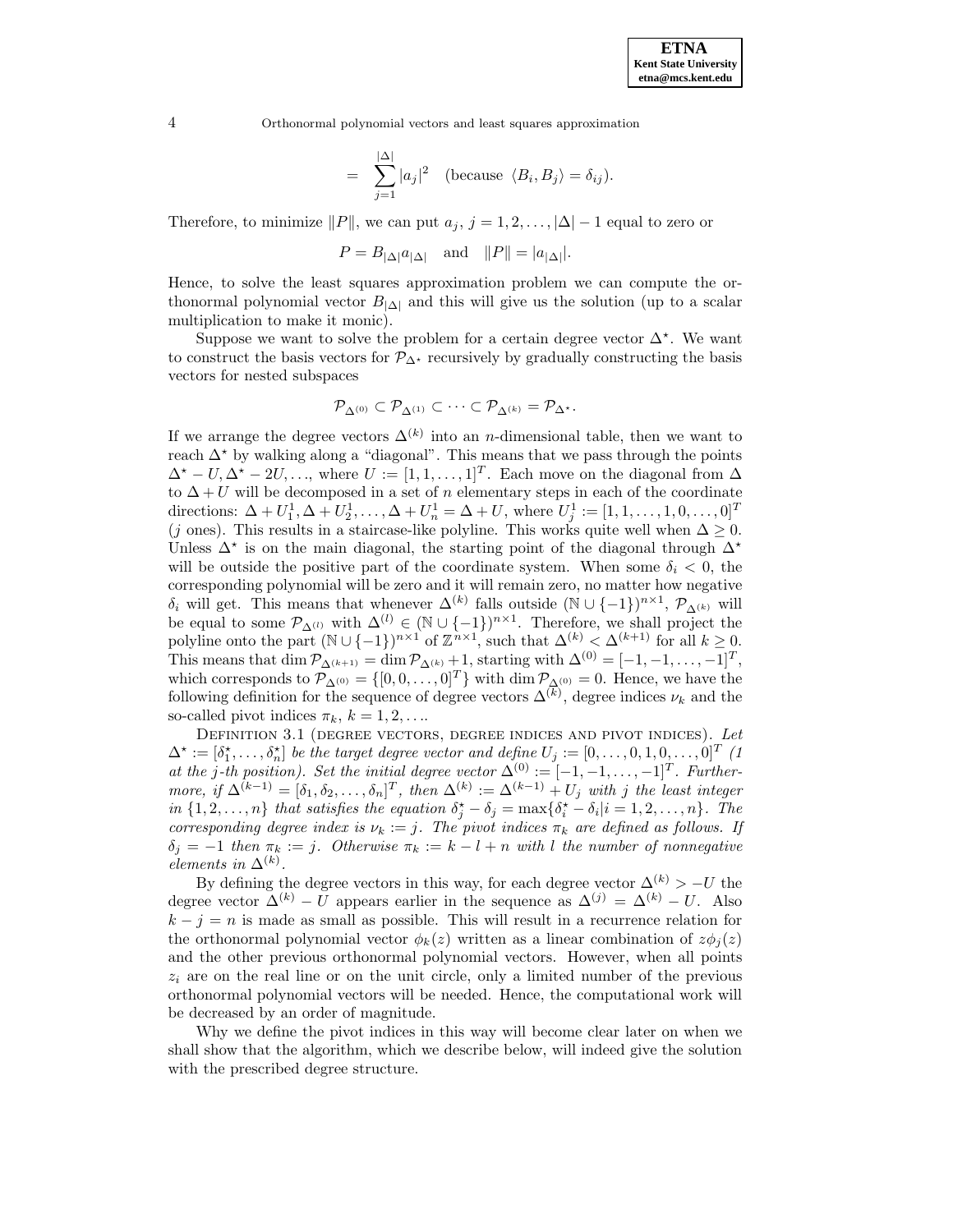#### M. Van Barel and A. Bultheel 5

**4. Algorithm.** In this section, we give an algorithm which inputs the initial data (the points  $z_i$ , the weights  $F_i$ ) and outputs the building blocks of a recurrence relation generating the desired orthonormal polynomial vectors. This transformation process is influenced by the parameters

$$
\Delta^{\star} := [\delta_1^{\star}, \delta_2^{\star}, \dots, \delta_n^{\star}]^T,
$$

with

$$
\delta_1^{\star} \ge \delta_2^{\star} \ge \ldots \ge \delta_n^{\star} \ge 0, \quad \delta_i^{\star} \in \mathbb{N}.
$$

Note that by a permutation this ordering can always be assumed without loss of generality.

The algorithm starts with the following matrix:

$$
\begin{bmatrix} F_1 & z_1 \\ F_2 & z_2 \\ \vdots & \ddots & \vdots \\ F_m & \cdots & z_m \end{bmatrix} =: \begin{bmatrix} F \mid \Lambda \end{bmatrix} \in \mathbb{C}^{m \times (n+m)},
$$

and transforms this using similarity transformations on  $\Lambda$  into

$$
[Q^H F \mid Q^H \Lambda Q] = Q^H [F \mid \Lambda] \begin{bmatrix} I_n & \\ & Q \end{bmatrix}
$$

(Q unitary) such that  $[Q^H F \mid Q^H \Lambda Q]$  has zeros below the pivot positions  $(i, \pi_i)$ ,  $i = 1, 2, \ldots, m$ . The following algorithm will add, for each i, the point  $z_i$  with corresponding weight  $F_i$ . Note also, that each iteration changes the underlying inner product.

ALGORITHM 4.1. Transformation of the initial data matrix  $D := [F \mid \Lambda] =: [d_{ij}]$ into a matrix  $[Q^H F \mid Q^H \Lambda Q]$  having zeros below the pivot elements. for  $i := 1$  **to**  $m$  **do** 

**for**  $j := 1$  **to**  $i - 1$  **do** \* make element  $d_{i,\pi_j}$  zero by using a Givens rotation (or reflection)  $J^H$ with the pivot element  $(j, \pi_j)$ :  $D \leftarrow J^HD$ \*  $D \leftarrow D$   $\left[ \begin{array}{c} I_n \end{array} \right]$ J 1 (similarity transformation)

Algorithm 4.1 constructs

$$
\sum_{i=1}^{m} (i-1) = (m-1)m/2
$$

Givens rotations. For a certain i and j, the Givens rotation is applied to the left on  $2$ vectors of length  $(i + n + 1 - j)$  and to the right on 2 vectors of length  $\leq (j + n + 1)$ . The total number of Givens rotations applied to vectors is therefore bounded by

$$
\sum_{i=1}^{m} \sum_{j=1}^{i-1} [(i+n+1-j) + (j+n+1)]
$$
  
= 
$$
\frac{m(m+1)(3m+1)}{6} + (2n+2-1)\frac{m(m+1)}{2} - (2n+2)m
$$
  
= 
$$
O(m^3/2).
$$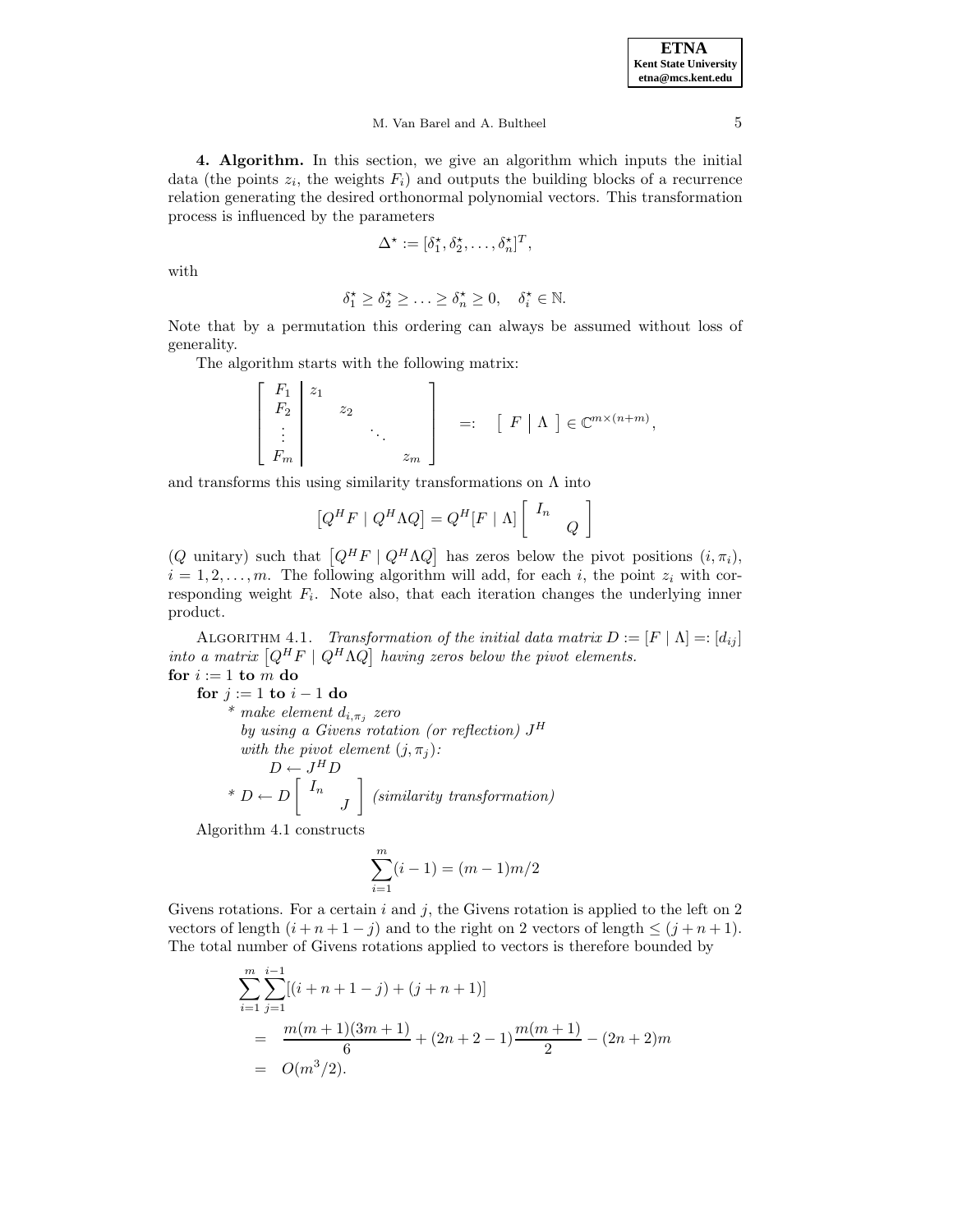Counting 4 multiplications for each application of a Givens rotation, this results in  $O(2m^3)$  multiplications. Note that also a Householder variant of Algorithm 4.1 could be designed.

**5. Recurrence relations for the columns of the unitary transformation matrix Q.** In the previous section we transformed the initial data matrix  $D := [F | \Lambda]$ into

$$
Q^H[F \mid \Lambda] \left[ \begin{array}{cc} I_n & 0 \\ 0 & Q \end{array} \right] =: [E \mid G].
$$

We can write

$$
(5.1) \t\t F = QE,
$$

(5.2) ΛQ = QG.

Knowing  $E = [e_{i,j}]$  and  $G = [g_{i,j}]$ , we can reconstruct the columns  $Q_k$  of  $Q, k =$  $1, 2, 3, \ldots, m$  based on the pivot indices. There are the following two possibilities:

a)  $1 \leq \pi_k \leq n$ : We know that  $e_{i,\pi_k} = 0$ ,  $i > k$ , because E is zero below the pivot position  $(k, \pi_k)$ . Therefore, writing out equality (5.1) for the  $\pi_k$ -th column gives us  $(F'_j$  denotes the j-th column of F)

$$
F'_{\pi_k} = [Q_1 Q_2 \dots Q_k] \left[ E'_{\pi_k} \right],
$$

with

$$
E_{\pi_k} = \left[ \begin{array}{c} E'_{\pi_k} \\ 0 \end{array} \right].
$$

So, we can write  $Q_k$  as

(5.3) 
$$
e_{k,\pi_k}Q_k = F'_{\pi_k} - \sum_{i=1}^{k-1} e_{i,\pi_k}Q_i.
$$

b)  $\pi_k - n = \pi'_k > 0$ . We know that  $g_{i, \pi'_k} = 0$ ,  $i > k$ . Writing out equality (5.2) for the  $\pi'_k$ -th column gives us:

$$
\Lambda Q_{\pi'_k} = [Q_1 Q_2 \dots Q_k] \left[ G'_{\pi'_k} \right]
$$

, with

$$
G_{\pi'_k} = \left[ \begin{array}{c} G'_{\pi'_k} \\ 0 \end{array} \right].
$$

So, we can write  $Q_k$  based on the previous columns of  $Q$  as

(5.4) 
$$
g_{k,\pi'_{k}}Q_{k} = \Lambda Q_{\pi'_{k}} - \sum_{i=1}^{k-1} g_{i,\pi'_{k}}Q_{i}.
$$

Note that  $k > \pi'_k$  because  $1 \leq \tau_k \leq n, k > 1$ , with

(5.5) 
$$
\tau_k := k - \pi'_k = \#\{\pi_j | 1 \leq \pi_j \leq n, j < k\}.
$$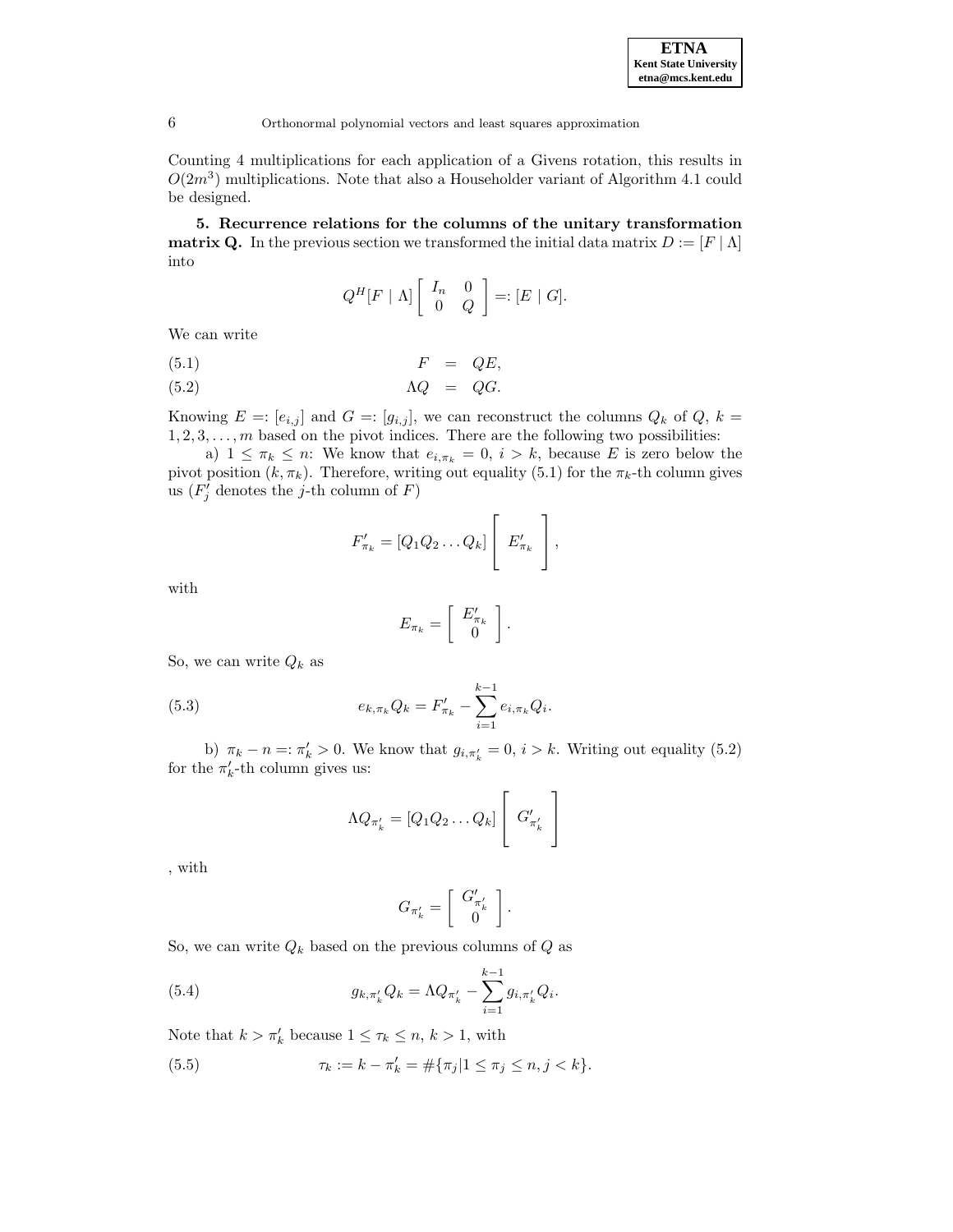M. Van Barel and A. Bultheel 7

As long as  $e_{k,\pi_k}$  and  $g_{k,\pi'_k}$  are different from zero, we can use (5.3) and (5.4) as a recurrence relation to compute the columns  $Q_k$ ,  $k = 1, 2, 3, 4, \ldots$  In Section 7, we shall see that  $e_{k,\pi_k}$  and  $g_{k,\pi'_k}$  will be nonzero in the regular case.

**6. Recurrence relations for a sequence of orthonormal polynomial vec**tors. Similar to the recurrence relations  $(5.3)$  and  $(5.4)$  for the columns  $Q_k$ , we can construct a sequence of polynomial vectors  $\{\phi_k\}_{k=1}^m$ ,  $\phi_k \in \mathbb{C}[z]^{n \times 1}$  as follows:

a)  $1 \leq \pi_k \leq n$ :

(6.1) 
$$
e_{k,\pi_k}\phi_k(z) = U_{\pi_k} - \sum_{i=1}^{k-1} e_{i,\pi_k}\phi_i(z)
$$

b) 
$$
\pi_k - n =: \pi'_k > 0:
$$

(6.2) 
$$
g_{k,\pi'_k}\phi_k(z) = z\phi_{\pi'_k}(z) - \sum_{i=1}^{k-1} g_{i,\pi'_k}\phi_i(z).
$$

THEOREM 6.1 (RELATIONSHIP BETWEEN  $Q_k$  and  $\phi_k(z)$ ). Let  $F_k$  denote the rows of F and  $F'_k$  the columns of F:

$$
[F'_1, F'_2, \dots, F'_n] := F =: \begin{bmatrix} F_1 \\ F_2 \\ \vdots \\ F_m \end{bmatrix}.
$$

Then

$$
Q_k = F^* \phi_k^*,
$$

with

$$
F^* := \text{ block diagonal } \{F_1, F_2, \ldots, F_m\}, \quad \text{and} \quad \phi_k^* := \left[\begin{array}{c} \phi_k(z_1) \\ \vdots \\ \phi_k(z_m) \end{array}\right].
$$

*Proof.* The result it true for  $k = 1$ , because  $(U_1 = [1, 0, \ldots, 0]^T)$ 

$$
e_{1,1}Q_1 = F'_1 = F^* \begin{bmatrix} U_1 \\ U_1 \\ \vdots \\ U_1 \end{bmatrix},
$$
  

$$
e_{1,1}\phi_1(z) = U_1, \text{ hence } e_{1,1}\phi_1^* = \begin{bmatrix} U_1 \\ U_1 \\ \vdots \\ U_1 \end{bmatrix}.
$$

Thus,

$$
Q_1 = F^* \phi_1^*.
$$

Suppose the theorem is true for  $Q_i$ ,  $i = 1, 2, \ldots, k - 1$ .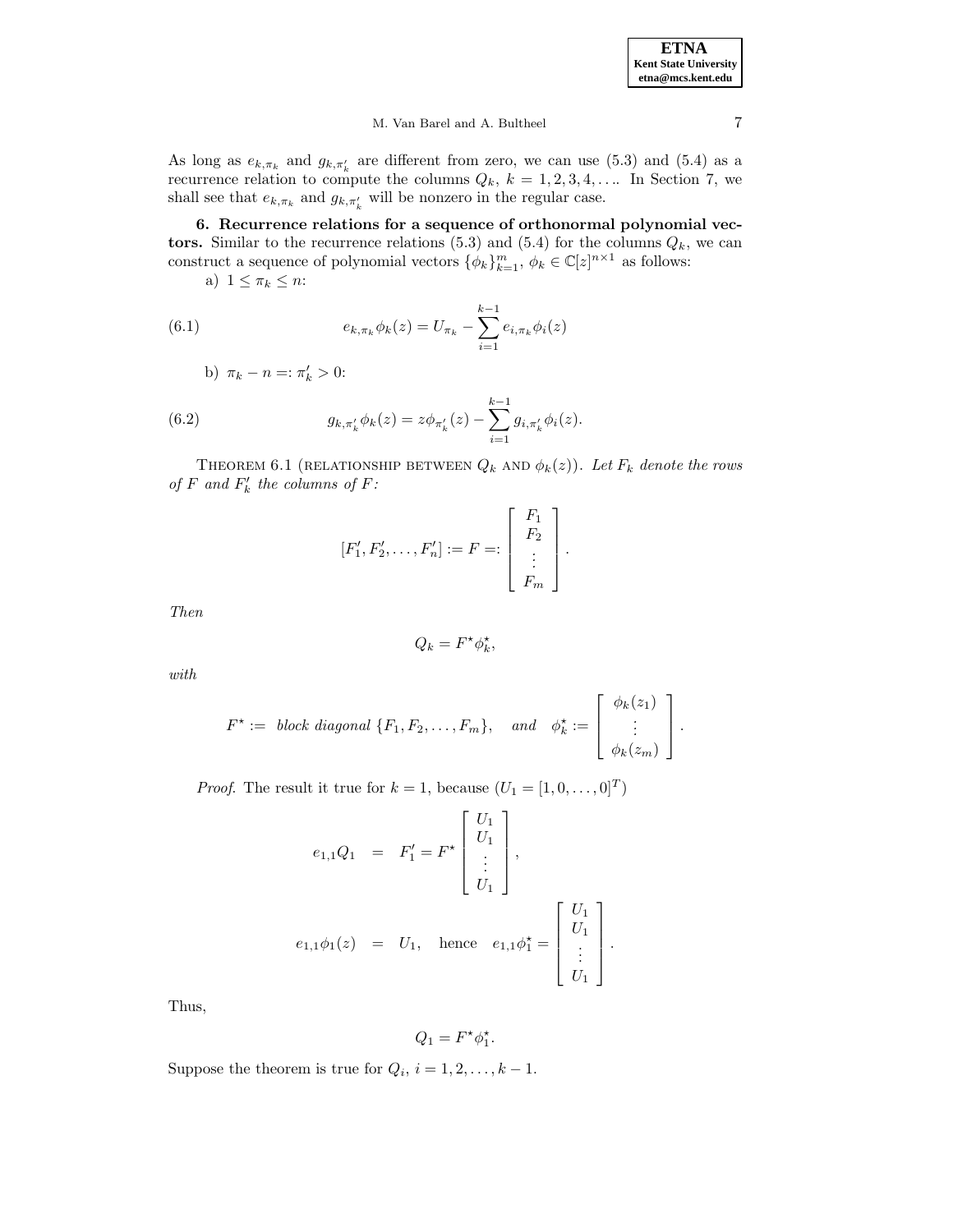a)  $1 \leq \pi_k \leq n$ : Take the recurrence relation (5.3) for  $Q_k$ :

$$
e_{k,\pi_k} Q_k = F'_{\pi_k} - \sum_{i=1}^{k-1} e_{i,\pi_k} Q_i.
$$

We use the induction hypothesis,

$$
Q_i = F^{\star} \phi_i^{\star}, \quad i = 1, 2, \dots, k - 1,
$$

to get

$$
e_{k,\pi_k} Q_k = F^{\star} \begin{bmatrix} U_{\pi_k} \\ U_{\pi_k} \\ \vdots \\ U_{\pi_k} \end{bmatrix} - F^{\star} \sum_{i=1}^{k-1} e_{i,\pi_k} \phi_i^{\star}
$$

$$
= F^{\star} (e_{k,\pi_k} \phi_k^{\star}).
$$

b)  $\pi_k - n > 0$ : The proof is similar.

Using the connection between the polynomial vectors  $\phi_k(z)$  and the columns  $Q_k$ of the unitary transformation matrix  $Q$ , we get

THEOREM 6.2 (ORTHONORMALITY OF  $\phi_k$ ). The polynomial vectors, defined by  $(6.1)$  and  $(6.2)$ , satisfy

$$
\langle \phi_k, \phi_l \rangle = \delta_{kl},
$$

where the inner product is defined in  $(2.1)$ .

*Proof.* This follows from the orthogonality of the columns  $Q_k$ :

$$
\langle \phi_k, \phi_l \rangle = \sum_{i=1}^m \phi_k(z_i)^H F_i^H F_i \phi_l(z_i) = Q_k^H Q_l = \delta_{kl}.
$$

 $\Box$ 

 $\Box$ 

At this point, we have given an algorithm to compute the recurrence coefficients for a sequence of orthonormal polynomial vectors  $\phi_k$ . Now, we want to show that our choice of the pivot indices  $\pi_1, \pi_2, \ldots$  indeed gives the desired degree structure  $(\Delta^{(k)}, \nu_k)$  of the orthonormal polynomial vectors  $\phi_k$ .

THEOREM 6.3. The orthonormal polynomial vectors  $\phi_k$  computed by Algorithm 4.1 have the corresponding extended degree vectors  $\bar{\Delta}^{(k)} = (\bar{\Delta}^{(k)}, \nu_k); i.e.,$ 

•  $\partial \phi_k \leq \Delta^{(k)}$ ;

• the  $\nu_k$ -th component of  $\phi_k$  is non-zero.

*Proof.* We proceed by induction on  $k$ . It is clear that the theorem is true for  $k = 1$ . Suppose the theorem is true for  $1, 2, \ldots, k - 1$ . When the recurrence relation (6.1) is used,  $\phi_k(z)$  has the extended degree vector  $\bar{\Delta}^{(k)}$  because  $\Delta^{(i)} \leq \Delta^{(k)}$  and the  $\pi_k$ -th component is equal to  $-1$ ,  $i = 1, 2, \ldots, k - 1$ .

When the recurrence relation (6.2) is used, we see from (5.5) that only the first  $\tau_k$ components of  $\Delta^{(i)}$ ,  $i = 1, 2, ..., k$ , are greater than  $-1$ . Hence,  $\Delta^{(\pi'_k)} = \Delta^{(k)} - U_{\tau_k}^1$ and  $\nu_{\pi'_k} = \nu_k$ . The degree vectors  $\Delta^{(i)}$ ,  $i = 1, 2, ..., k-1$ , are smaller than or equal to  $\Delta^{(k)}-U_{\nu_k}$ . Therefore, using recurrence relation (6.2) gives an orthonormal polynomial vector having the desired degree structure.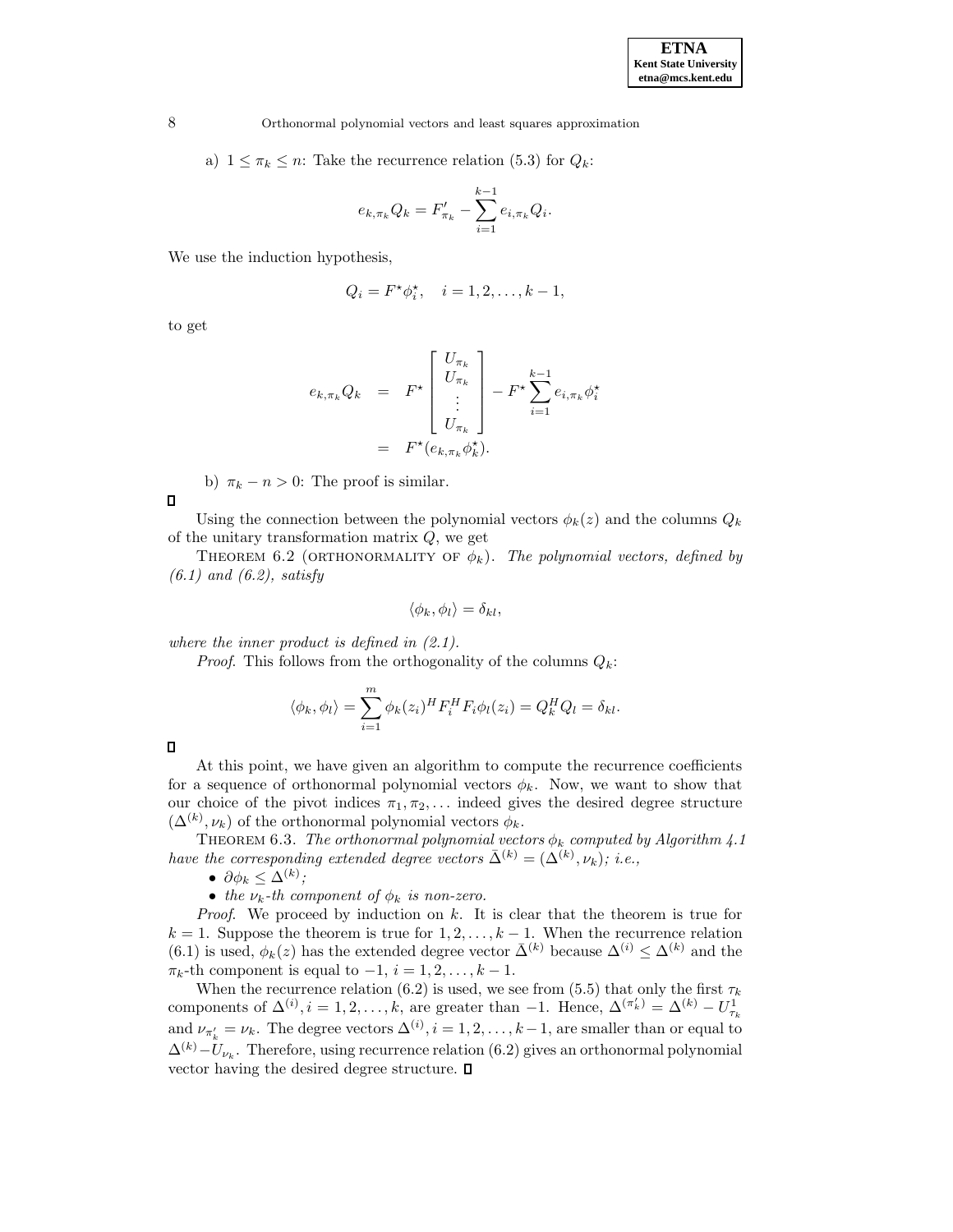## M. Van Barel and A. Bultheel 9

Note that if we want to use the orthonormal polynomial vectors  $\phi_k$  to solve the discrete least squares approximation problem of Definition 2.2, we only have to compute  $\phi_{|\Delta|}$  using the recurrence relations (6.1) and (6.2). Therefore, Algorithm 4.1 can be adapted to compute only those entries of  $E$  and  $G$  needed in the recurrence relations. The computational work will then be proportional to  $m|\Delta|^2$  instead of  $m^3$ .

**7. Singular case.** Until now, we assumed all the entries  $e_{k,\pi_k}$  and  $g_{k,\pi'_k}$ ,  $k =$  $1, 2, \ldots$  m to be different from zero. In this case, all orthonormal polynomial vectors  $\phi_k(z)$  can be computed by using the recurrence relations (6.1) and (6.2). For each k,  $1 \leq k \leq m$ , the inner product is a true inner product (positive definite). Hence, the subspace  $\mathcal{P}_{\Delta^{(k)}} \subset \mathcal{P}$ ; i.e., we are in the regular case. Indeed, each polynomial vector  $P \in \mathcal{P}_{\Delta^{(k)}}$  can be written as a linear combination of the orthonormal polynomial vectors:

$$
P = \sum_{i=1}^{k} a_i \phi_i.
$$

Hence,  $||P||^2 = \sum_{i=1}^k |a_i|^2$ . This can only be zero when  $P \equiv 0$ .

Suppose now that some of the entries  $e_{k,\pi_k}$  or  $g_{k,\pi'_k}$ ,  $k = 1, 2, \ldots m$  are zero. Suppose that the first entry equal to zero is

1.  $e_{k,\pi_k}$ : In this case, we cannot use recurrence relation (6.1) to compute  $\phi_k(z)$ . However, we can compute a polynomial vector  $\phi'_k$  as follows:

$$
\phi'_{k}(z) = U_{\pi_{k}} - \sum_{i=1}^{k-1} e_{i, \pi_{k}} \phi_{i}(z).
$$

From (5.3), we know that

$$
0 = e_{k,\pi_k} Q_k = F'_{\pi_k} - \sum_{i=1}^{k-1} e_{i,\pi_k} Q_i
$$
  
=  $F'_{\pi_k} - \sum_{i=1}^{k-1} e_{i,\pi_k} F^* \phi_i^*$   
=  $F^* \begin{bmatrix} U_{\pi_k} \\ U_{\pi_k} \\ \vdots \\ U_{\pi_k} \end{bmatrix} - \sum_{i=1}^{k-1} e_{i,\pi_k} F^* \phi_i^*$   
=  $F^* \phi_k^*$ .

Hence,  $F_j \phi'_k(z_j) = 0, j = 1, 2, ..., m$ .

2.  $g_{k,\pi'_k}$ : As in 1., we can prove that

$$
\phi'_{k}(z) = z\phi_{\pi}(z) - \sum_{i=1}^{k-1} g_{i,\pi'_{k}}\phi_{i}(z)
$$

satisfies

$$
F_j \phi'_k(z_j) = 0, \quad j = 1, 2, ..., m.
$$

In the regular case, the least squares approximation error  $||P|| = |a_{|\Delta|}||$  is different from zero. In the singular case, this error is zero and  $\phi'_k$  is an interpolating polynomial vector for the given data.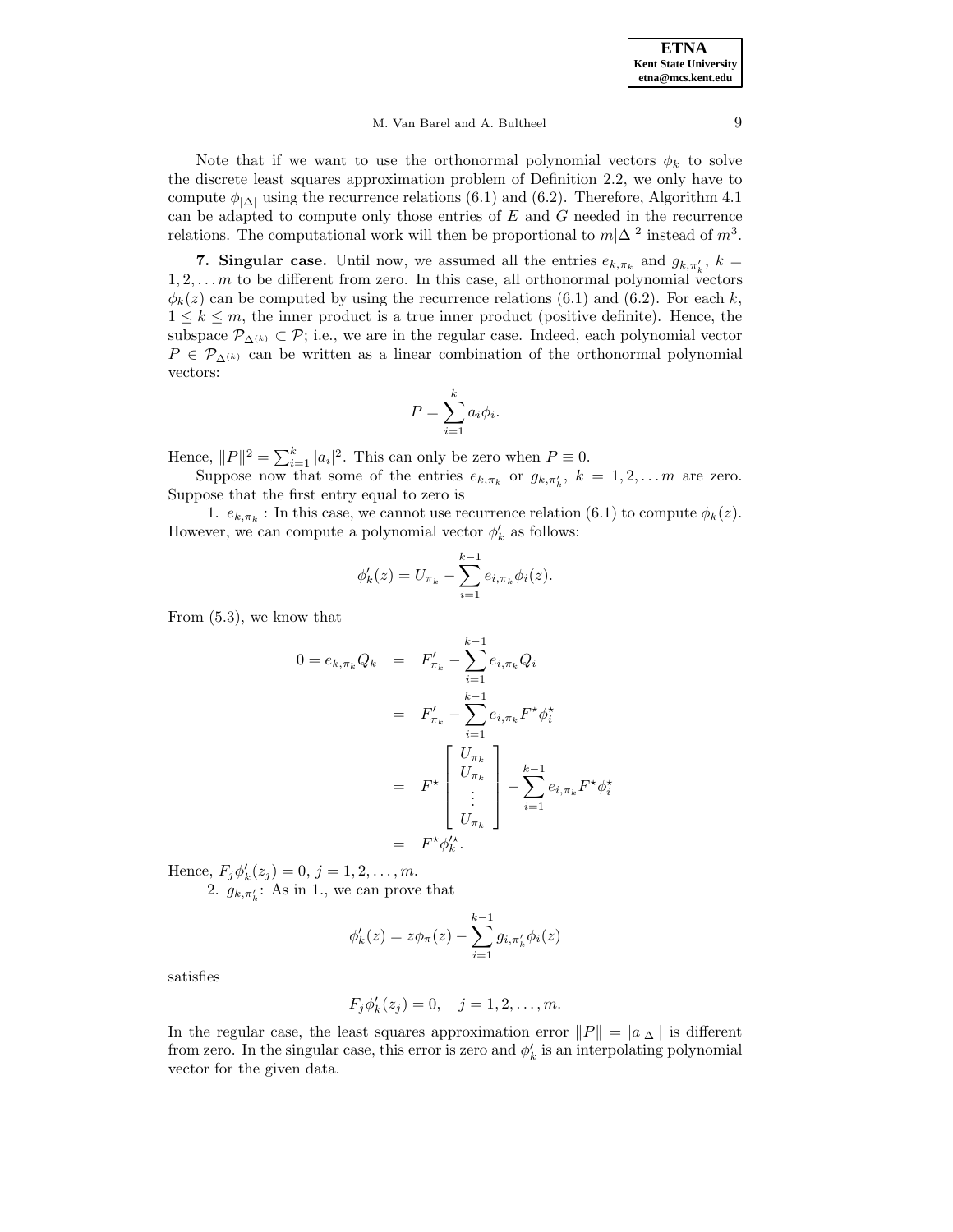

**8. Related orthonormal polynomial vectors and matrices.** We can consider orthonormal polynomial vectors with respect to the generalized inner product

$$
\langle P, Q \rangle := \sum_{k'=1}^{m'} P(z_{k'})^H \left[ \begin{array}{c} F_{k'}^{(1)} \\ \vdots \\ F_{k'}^{(l)} \end{array} \right]^H \left[ \begin{array}{c} F_{k'}^{(1)} \\ \vdots \\ F_{k'}^{(l)} \end{array} \right] Q(z_{k'}),
$$

with

$$
P,Q\in\mathbb{C}[z]^{n\times 1}
$$

and with

$$
F_{k'}^{(j)} \in \mathbb{C}^{1 \times n}
$$
,  $k' = 1, 2, ..., m'$ ,  $j = 1, 2, ..., l$ .

This inner product can be written as

$$
\langle P, Q \rangle = \sum_{k'=1}^{m'} \sum_{j=1}^{l} P(z_{k'})^H F_{k'}^{(l)^H} F_{k'}^{(l)} Q(z_{k'}),
$$

which can always be rewritten as

$$
\langle P, Q \rangle = \sum_{k=1}^{m} P(z_k)^H F_k^H F_k Q(z_k),
$$

reducing the problem of constructing a corresponding sequence of orthonormal polynomial vectors to the original problem.

To get orthonormal polynomial matrices, we consider the following inner product:

(8.1) 
$$
\langle P, Q \rangle := \sum_{k=1}^{m} P(z_k)^H F_k^H F_k Q(z_k) \in \mathbb{C}^{l \times l},
$$

with  $P, Q \in \mathbb{C}[z]^{n \times l}$ . Taking the parameters  $\Delta^*$ , we can easily represent all polynomial matrices having a degree at most

$$
[\delta_1 U + \Delta^* - U_{j_1}^0, \dots, \delta_l U + \Delta^* - U_{j_l}^0],
$$

using the orthonormal polynomial vectors  $\phi_k(z)$  where  $U_j^0 := [0, 0, \ldots, 0, 1, \ldots, 1]^T$  (j zeros). By grouping together  $l$  of these orthonormal polynomial vectors, we get (a kind of) orthonormal polynomial matrices with respect to (8.1).

We get the "classical" orthonormal polynomial matrices by setting  $l = n$ ,

$$
\Delta^* := [\delta_1^*, \delta_2^*, \dots, \delta_n^*]^T = 0,
$$

and by taking members of  $\{\phi_k\}_{k=1}^{\infty}$  in groups of n columns to form a sequence of orthonormal polynomial  $(n \times n)$ -matrices. For more details, see for example [6, 9, 10, 7].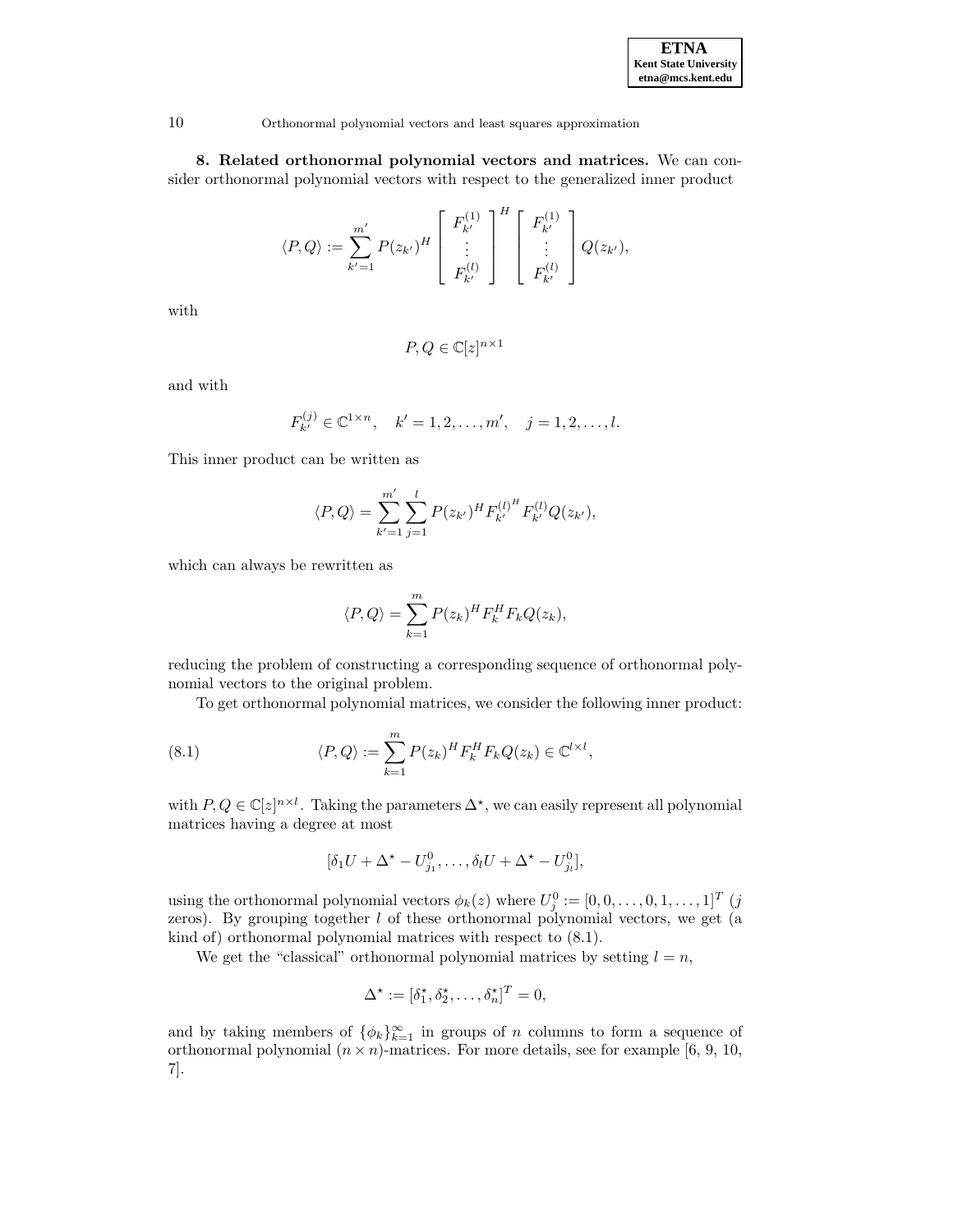#### M. Van Barel and A. Bultheel 11

**9. Recurrence relations if all points**  $z_i$  are real. If  $z_i \in \mathbb{R}, i = 1, 2, \ldots, m$ , then  $G := Q^H \Lambda Q$  is Hermitian because

$$
G^H = (Q^H \Lambda Q)^H = Q^H \Lambda Q = G.
$$

Because  $g_{k,j} = 0$  for  $j < \pi_k$ , we also have  $g_{j,k} = 0$  for  $j < \pi_k$ . The recurrence relation (6.1) to compute a sequence of orthonormal polynomial vectors will not change in this case, but recurrence relation (6.2) will have a smaller number of terms in the right-hand side:

(9.1) 
$$
g_{k,\pi'_k}\phi_k(z) = z\phi_{\pi'_k(z)} - \sum_{i=\lambda_k}^{k-1} g_{i,\pi'_k}\phi_i(z).
$$

with

$$
\lambda_k := \pi'_{\pi'_k} := \pi_{\pi'_k} - n = k - \tau_k - \tau_{\pi'_k}.
$$

The number  $\eta_k$  of polynomial vectors  $\phi_i$  in the right-hand side of (9.1) is equal to

$$
\eta_k = (k-1) - \lambda_k + 1 = k - \lambda_k \n= (k - \pi'_k) + (\pi'_k - \pi'_{\pi'_k}) \n= \tau_k + \tau_{\pi'_k} \le 2\tau_k \le 2n.
$$

Hence, to compute  $\phi_k$  we need not more than the previous 2n orthonormal polynomial vectors  $\phi_i$  while in the general case we have to use all the previous  $\phi_i$ . Let us look at some special cases of this result.

1. When  $n = 1$  (the scalar case), the recurrence relation (9.1) is just the classical 3-term recurrence relation for scalar orthonormal polynomials:

$$
g_{k,k-1}\phi_k(z) = (z - g_{k-1,k-1})\phi_{k-1}(z) - g_{k-2,k-1}\phi_{k-2}(z), \quad k > 1,
$$

with

$$
e_{1,1}\phi_1(z) = U_1
$$
 and  $\phi_0(z) \equiv 0$ .

2. When  $\pi_i = i$ ,  $i = 1, 2, ..., n$ , we use recurrence relation (6.1) to compute  $\phi_1, \phi_2, \ldots, \phi_n$ . For  $k > n$ , recurrence relation (9.1) gives us

$$
g_{k,k-n}\phi_k(z) = z\phi_{k-n}(z) - \sum_{i=k-2n}^{k-1} g_{i,k-n}\phi_i(z),
$$

with  $\phi_i \equiv 0, i < 1$ .

The computational work of Algorithm 4.1 reduces by an order of magnitude in case all  $z_i$  are real. Each Givens rotation (or reflection) involves vectors of length at most  $2(n+1)$  instead of vectors of length  $i+n+1-j$ . Applying the Givens rotation to the left requires at most  $8(n+1)$  multiplications. Applying the Givens rotation to the right requires only 8 multiplications because of symmetry considerations. Therefore, the total number of multiplications is bounded by

$$
\sum_{i=1}^{m} \sum_{j=1}^{i-1} [8(n+1) + 8] = 4(n+2)m(m-1)
$$
  
=  $O(4(n+2)m^2)$ ,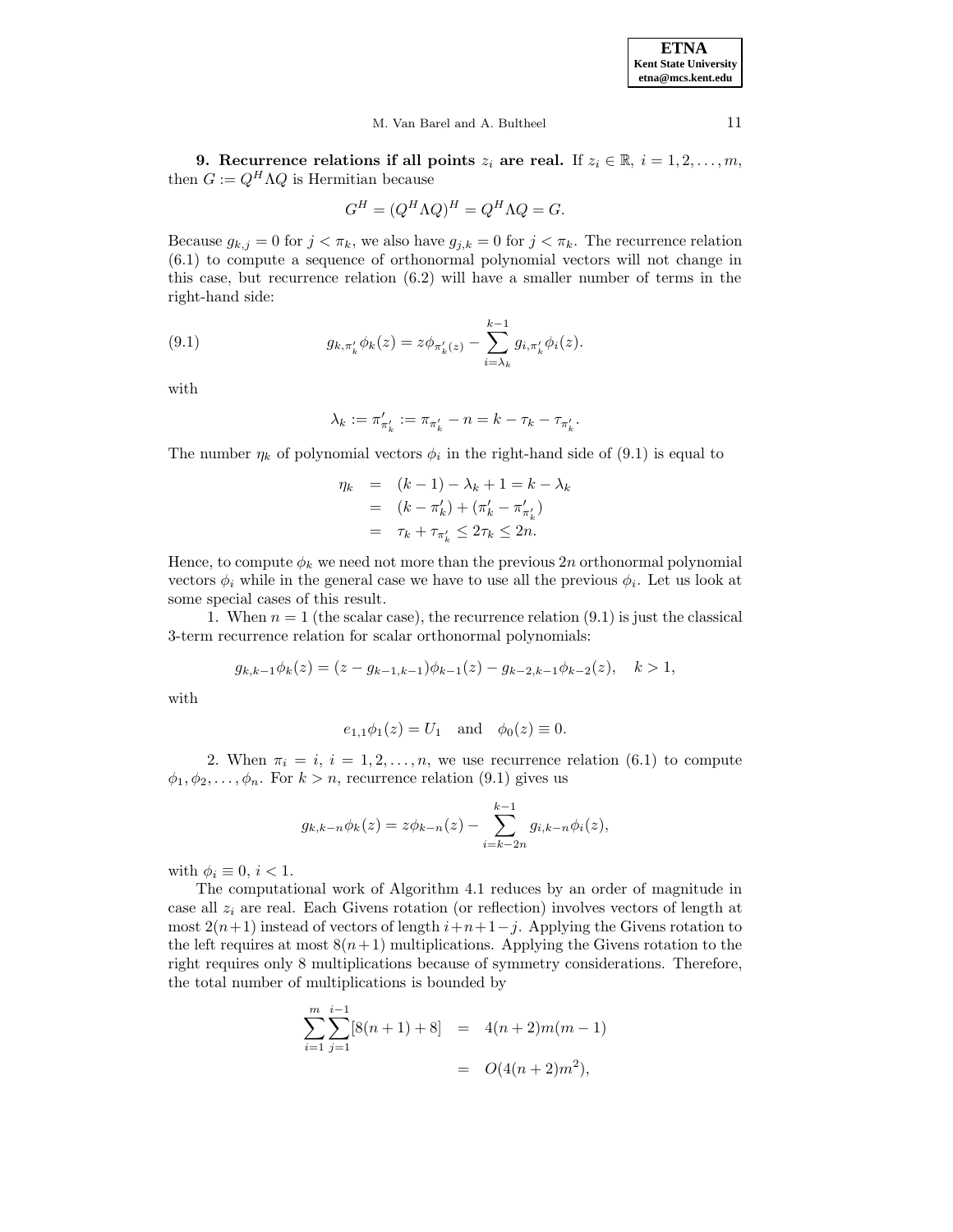which is an order of magnitude  $m$  smaller compared to the general case. If we are only interested in  $\phi_{|\Delta|}$ , the computational work is proportional to  $m|\Delta|$ .

We can transform the recurrence relation for the polynomial vectors  $\phi_k$  into a block 3-term recurrence relation. Due to the notational complexity, we only give an example indicating this equivalence.

Example 9.1. Suppose the transformed data matrix has the following structure:

|           | ⊛                | $\times$         | $\times$         | $\times$         | $\times$         | $\boldsymbol{0}$ | $\boldsymbol{0}$ | $\boldsymbol{0}$ | $\boldsymbol{0}$ | $\boldsymbol{0}$ |  |
|-----------|------------------|------------------|------------------|------------------|------------------|------------------|------------------|------------------|------------------|------------------|--|
|           | $\boldsymbol{0}$ | $\times$         | $\times$         | ⊛                | $\times$         | $\times$         | $\times$         | $\boldsymbol{0}$ | $\boldsymbol{0}$ | $\boldsymbol{0}$ |  |
|           | $\boldsymbol{0}$ | $^\circledR$     | $\times$         | $\boldsymbol{0}$ | $\times$         | $\times$         | $\times$         | $\times$         | $\boldsymbol{0}$ | $\boldsymbol{0}$ |  |
| [E]<br> G | $\overline{0}$   | $\boldsymbol{0}$ | $\times$         | $\boldsymbol{0}$ | ⊛                | $\times$         | $\times$         | $\times$         | $\times$         | $\times$         |  |
|           | $\overline{0}$   | $\boldsymbol{0}$ | $\times$         | $\boldsymbol{0}$ | $\boldsymbol{0}$ | $^\circledR$     | $\times$         | $\times$         | $\times$         | $\times$         |  |
|           | $\overline{0}$   | $\overline{0}$   | $^\circledR$     | $\boldsymbol{0}$ | $\boldsymbol{0}$ | $\boldsymbol{0}$ | $\times$         | $\times$         | $\times$         | $\times$         |  |
|           | $\boldsymbol{0}$ | $\overline{0}$   | $\boldsymbol{0}$ | $\boldsymbol{0}$ | $\boldsymbol{0}$ | $\boldsymbol{0}$ | $^\circledR$     | $\times$         | $\times$         | $\times$         |  |
|           | $\times$         | $\times$         | $\times$         | $\times$         |                  | $\mathcal{C}_0$  |                  | $\overline{0}$   | $\boldsymbol{0}$ | $\boldsymbol{0}$ |  |
|           | $\overline{0}$   | $\times$         | $\times$         | $\times$         |                  | $A_0$            | $C_1'$           | $\overline{0}$   | $\overline{0}$   | $\overline{0}$   |  |
|           | $\boldsymbol{0}$ | $\times$         | $\times$         | $\boldsymbol{0}$ |                  |                  |                  | $\times$         | $\boldsymbol{0}$ | $\boldsymbol{0}$ |  |
|           | $\overline{0}$   | $\overline{0}$   | $\mathcal{D}_0$  | $\boldsymbol{0}$ |                  | $\mathcal{B}_0$  |                  | $\times$         | $\times$         | $\times$         |  |
|           | $\boldsymbol{0}$ | $\overline{0}$   |                  | $\boldsymbol{0}$ |                  |                  | $A'_1$           | $\times$         | $\times$         | $\times$         |  |
|           | $\overline{0}$   | $\boldsymbol{0}$ | $\times$         | $\boldsymbol{0}$ | $\boldsymbol{0}$ | $\overline{0}$   |                  | $\times$         | $\times$         | $\times$         |  |
|           | $\boldsymbol{0}$ | $\boldsymbol{0}$ | $\boldsymbol{0}$ | $\boldsymbol{0}$ | $\boldsymbol{0}$ | $\overline{0}$   | $B_1'$           | $\times$         | $\times$         | $\times$         |  |

The pivot elements  $(k, \pi_k)$ ,  $k = 1, 2, ..., 7$  are indicated by  $\circledast$ . If we define

$$
\Phi_{-1}(z) := 0_3, \quad \Phi_0(z) := I_3 = [U_1 \ U_2 \ U_3],
$$
  
\n
$$
\Phi_1(z) := [\phi_1(z) \ U_2 - e_{1,2}\phi_1(z) \ U_3 - e_{1,3}\phi_1(z)],
$$
  
\n
$$
\Phi_2(z) := [\phi_2(z) \ U_2 - \sum_{i=1}^2 e_{i,2}\phi_i(z) \ U_3 - \sum_{i=1}^2 e_{i,3}\phi_i(z)],
$$
  
\n
$$
\Phi_3(z) := [\phi_2(z) \ \phi_3(z) \ U_3 - \sum_{i=1}^3 e_{i,3}\phi_i(z)],
$$
  
\n
$$
\Phi_4(z) := [\phi_4(z) \ \phi_5(z) \ U_3 - \sum_{i=1}^5 e_{i,3}\phi_i(z)],
$$
  
\n
$$
\Phi_5(z) := [\phi_4(z) \ \phi_5(z) \ \phi_6(z)], \quad \Phi_6(z) := [\phi_7(z)],
$$

they satisfy the block 3-term recurrence relation

$$
\Phi_k(z) = \Phi_{k-1}(z)\beta_{k-1} + \Phi_{k-2}(z)\alpha_{k-1}, \quad k = 1, 2, \dots, 6,
$$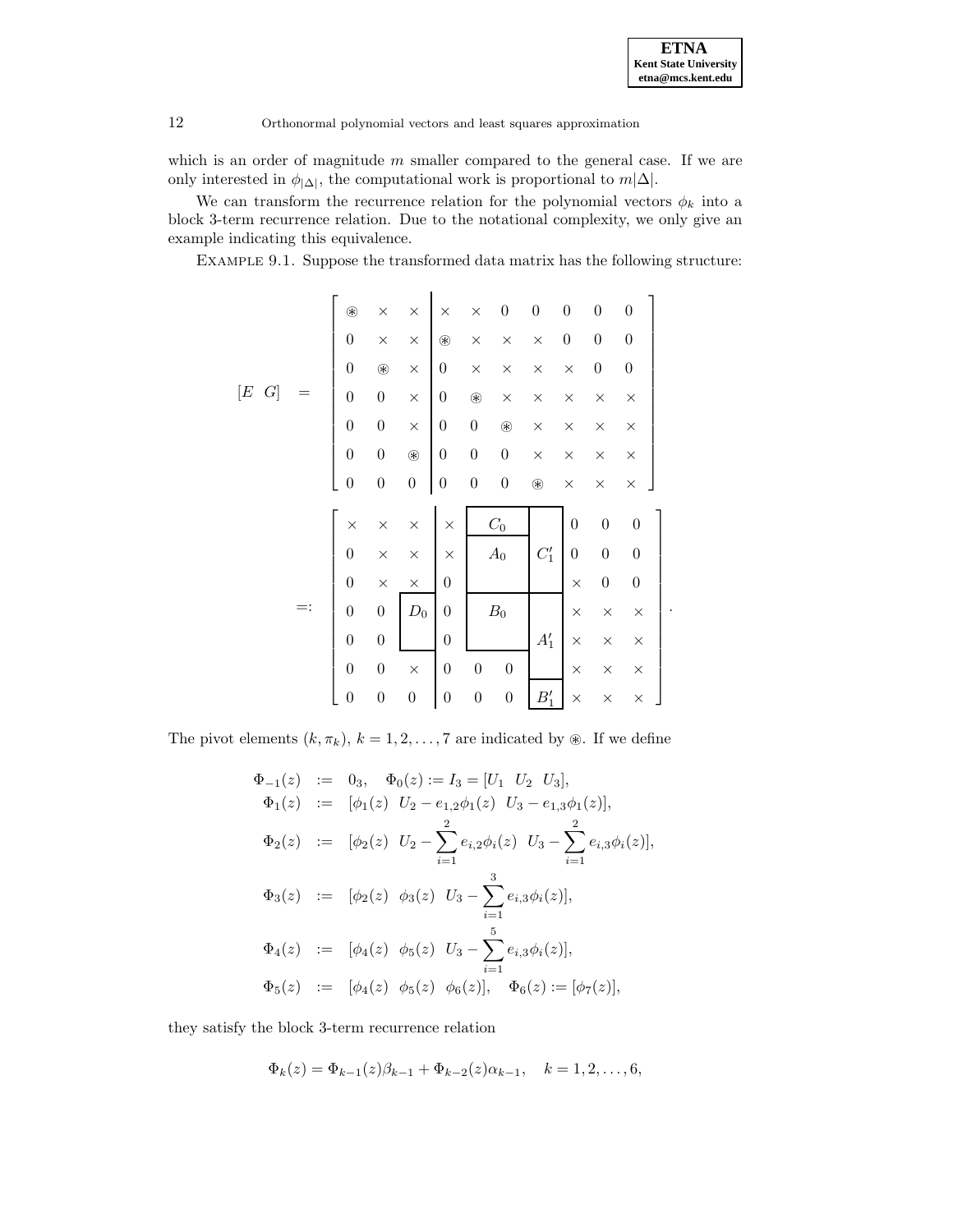with

$$
\beta_0 \quad := \quad \begin{bmatrix}\n\frac{1}{e_{1,1}} & -\frac{e_{1,2}}{e_{1,1}} & -\frac{e_{1,3}}{e_{1,1}} \\
0 & 1 & 0 \\
0 & 0 & 1\n\end{bmatrix}, \quad \alpha_0 := 0_3,
$$
\n
$$
\beta_1 \quad := \quad \begin{bmatrix}\n\frac{(z-g_{1,1})}{g_{2,1}} & -\frac{(z-g_{1,1})}{g_{2,1}e_{2,2}} & -\frac{(z-g_{1,1})}{g_{2,1}e_{2,3}} \\
0 & 1 & 0 \\
0 & 0 & 1\n\end{bmatrix}, \quad \alpha_1 := 0_3,
$$
\n
$$
\beta_2 \quad := \quad \begin{bmatrix}\n1 & 0 & 0 \\
0 & \frac{1}{e_{3,2}} & -\frac{e_{3,3}}{e_{3,2}} \\
0 & 0 & 1\n\end{bmatrix}, \quad \alpha_2 := 0_3,
$$
\n
$$
\beta_3 \quad := \quad \begin{bmatrix}\n(z-A_0)B_0^{-1} & -(z-A_0)B_0^{-1}D_0 \\
0_{1\times 2} & 1\n\end{bmatrix},
$$
\n
$$
\alpha_3 \quad := \quad \begin{bmatrix}\n-C_0B_0^{-1} & C_0B_0^{-1}D_0 \\
0_2 & 0_{2\times 1}\n\end{bmatrix},
$$
\n
$$
\beta_4 \quad := \quad \begin{bmatrix}\n1 & 0 & 0 \\
0 & 1 & 0 \\
0 & 0 & \frac{1}{e_{6,3}}\n\end{bmatrix}, \quad \alpha_4 := 0_3,
$$
\n
$$
\beta_5 \quad := \quad (z-A_1')B_1^{'-1}, \quad \alpha_5 := -C_1'B_1^{'-1}.
$$

This can be rewritten as

$$
[\Phi_k \ \Phi_{k+1}] = [\Phi_{k-1} \ \Phi_k] V_k, \quad k = 0, 1, 2, \dots, 6,
$$

with

$$
V_k := \left[ \begin{array}{cc} 0 & \alpha_k \\ I_n & \beta_k \end{array} \right].
$$

Note that

$$
V_k \in \mathbb{R}[z]^{2n \times 2n}, \quad k = 0, 1, 2, \dots, 5,
$$

and

$$
V_6 \in \mathbb{R}[z]^{2n \times (n+1)}.
$$

The partitioning of these  $V_k$ -matrices, suggests that one can construct matrix continued fraction formulas for rational forms built up by components of the polynomial vectors  $\phi_k$ .

**10. Recurrence relations if all points**  $z_i$  are on the unit circle. If  $|z_i| = 1$ ,  $i = 1, 2, \ldots, m$ , then  $G := Q^H \Lambda Q$  is a unitary block Hessenberg matrix. This will not influence recurrence relation (6.1). However, recurrence relation (6.2) can be rewritten using a decomposition of the matrix  $G$ .

Theorem 10.1 (generalized block Schur parameter decomposition). The unitary block Hessenberg matrix  $G := Q^H \Lambda Q$  can be decomposed as

$$
G=G_1G_2G_3\ldots G_{m-\tau_m},
$$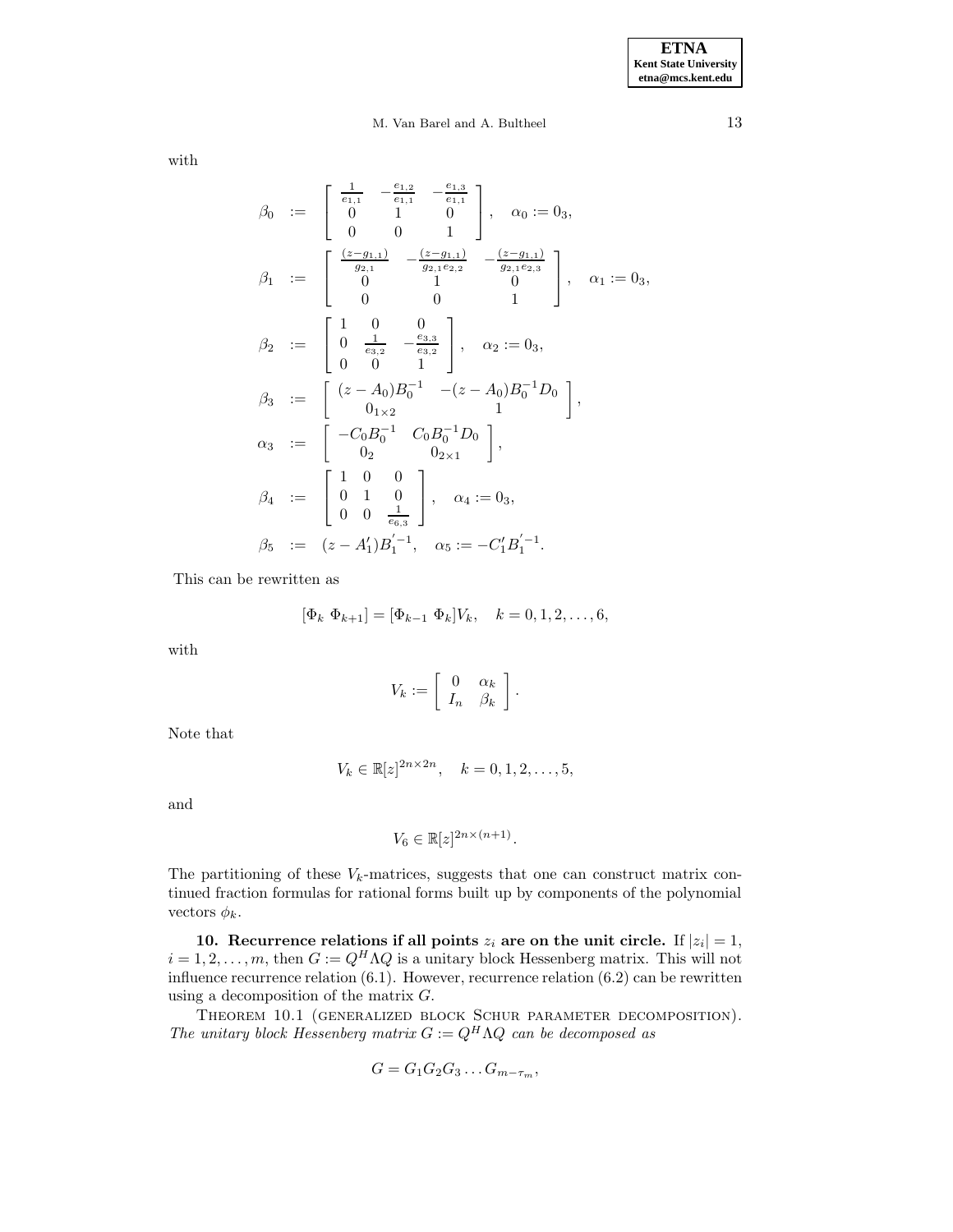with  $G_i$  having the form

$$
G_i := \left[ \begin{array}{ccc} I_{k-1} & & \\ & G'_i & \\ & & I_{m-k-1-\lambda_i} \end{array} \right],
$$

where  $G_i'$  a unitary  $(\lambda_i \times \lambda_i)$ -matrix (block Schur parameters) and where  $\lambda_i := \tau_k + 1$ with k satisfying  $\pi'_k = i$ . In the sequel we will also need the following partitioning of  $G_i^\prime$  :

(10.1) 
$$
G'_{j} =: \begin{bmatrix} \gamma_{j} & \Sigma_{j} \\ \sigma_{j} & \Gamma_{j} \end{bmatrix},
$$

with  $\sigma_j$  a scalar. The entries  $\gamma_j, \sigma_j, \Sigma_j, \Gamma_j$  are called the block Schur parameters. The entry  $\sigma_{\pi'_k}$  can be read off in the original matrix G,  $\sigma_{\pi'_k} = g_{k,\pi'_k}$ . Note that

$$
2 \le \lambda_i \le \lambda_j \le n, \quad i < j.
$$

*Proof.* We proceed by induction on i. The unitary block Hessenberg matrix  $G$ can be written as

$$
G=G_1G'.
$$

Because the first column of  $G_1$  is equal to the first column of  $G$  and because  $G$  is unitary, we get that the unitary matrix  $G'$  has the form

$$
G' = G_1^H G = \begin{bmatrix} 1 & 0 \dots 0 \\ 0 & \vdots \\ \vdots & G'' \\ 0 & \end{bmatrix}.
$$

Note that  $\sigma_{\pi'_{k}} = g_{k,\pi'_{k}}$  with k such that  $\pi'_{k} = 1$ . G'' is also unitary and has the same block structure as  $G$ , except for the first row and column. Therefore, the same reasoning can be applied again. Note that  $g_{k,\pi'_{k}}'' = g_{k,\pi'_{k}}$ ,  $\pi'_{k} > 1$ .

Instead of computing the unitary block Hessenberg matrix  $G$  using Algorithm 4.1, we construct the blocks  $G_i'$ , defined by (10.1), of the block Schur parametrization of G. This reduces the order of computations by a factor  $m$ .

Suppose we know the decomposition for m points  $z_i$ . Adding one point  $z_{m+1}$  with  $|z_{m+1}| = 1$ , and corresponding weight vector  $F_{m+1}$ , gives us the following initial data structure:

$$
[\bar{E} \mid \bar{G}] := \begin{bmatrix} F_{m+1} & z_{m+1} & 0 \\ E & 0 & G \end{bmatrix} \text{ with } G = G_1 G_2 \dots G_{m-\tau_m}.
$$

Using unitary similarity transformations, this initial structure is transformed into

$$
Q'^H \left[ \begin{array}{c|c} F_{m+1} & z_{m+1} & 0 \\ E & 0 & G \end{array} \right] \left[ \begin{array}{cc} I_n & 0 \\ 0 & Q' \end{array} \right] = [E' \mid G']
$$

having zeros below the pivot elements.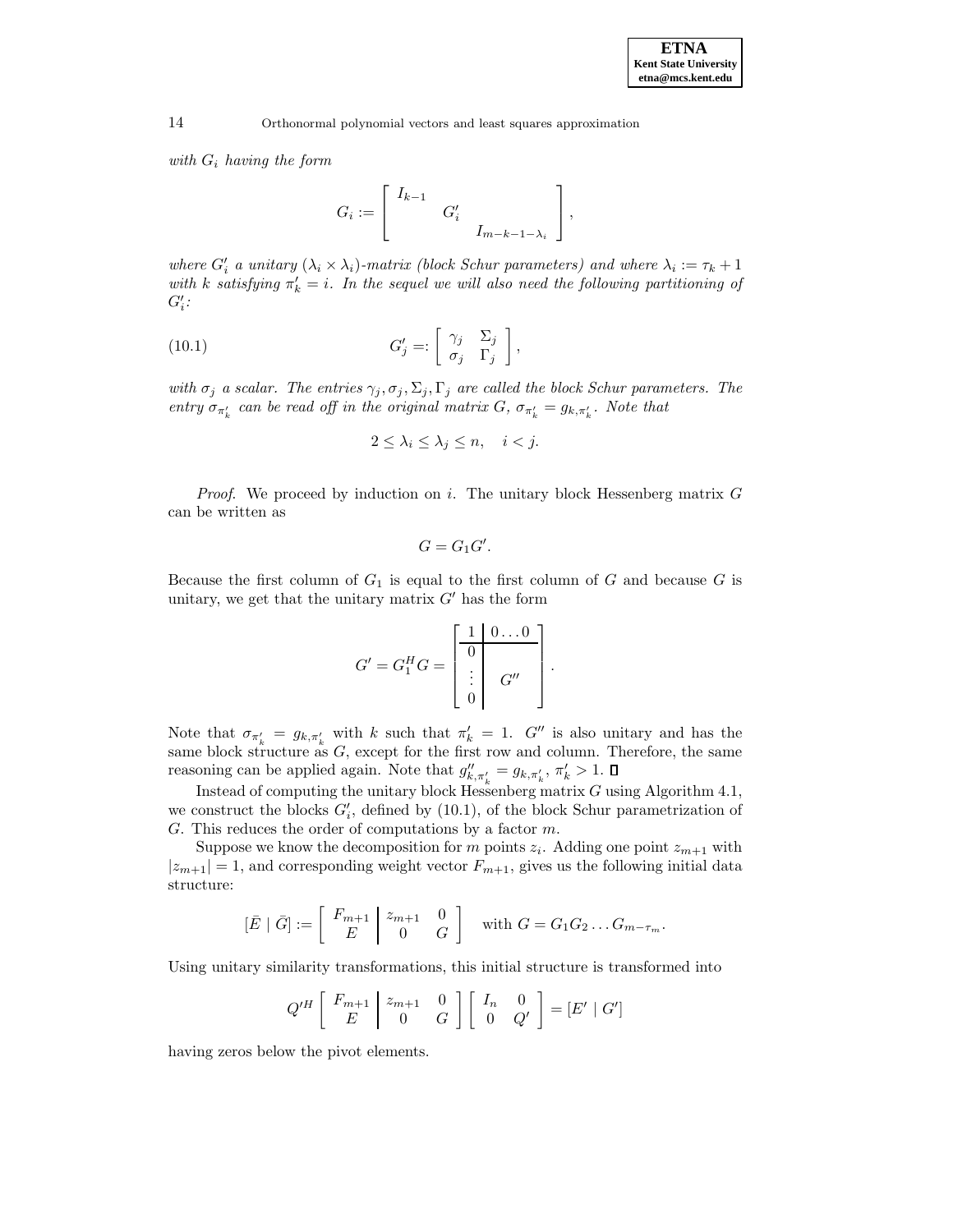#### M. Van Barel and A. Bultheel 15

ALGORITHM 10.1. Transformation of the initial data matrix  $\bar{D} := [\bar{E} \mid \bar{G}]$  into a matrix having zeros below the pivot elements. **for**  $i := 1$  to m **do** 

\* make element  $\bar{d}_{i+1,\pi_i}$  zero by using a Givens rotation (or reflection)  $J^H$  with the pivot element  $(i, \pi_i)$ :

(10.2) 
$$
\begin{aligned}\n\bar{E} &\leftarrow J^H \bar{E} \\
(10.3) &\qquad \bar{G} &\leftarrow J^H \bar{G}\n\end{aligned}
$$

\*  $\bar{G} \leftarrow \bar{G}J$  (similarity transformation).

Note that (10.2) can be skipped if  $\tau_i = n$ . If  $\tau_i < n$  only  $n - \tau_i$  nonzero columns of  $\overline{E}$  are involved.

Instead of working with the unitary block Hessenberg matrix  $\bar{G}$ , we work with its decomposition

$$
\begin{array}{rcl}\n\bar{G} & = & \left[ \begin{array}{cc} z_{m+1} & \\ & I_m \end{array} \right] \left[ \begin{array}{cc} 1 & \\ & G_1 \end{array} \right] \cdots \left[ \begin{array}{cc} 1 & \\ & G_{m-\tau_m} \end{array} \right] \\
& = & \bar{G}_0 \bar{G}_1 \bar{G}_2 \ldots \bar{G}_{m-\tau_m},\n\end{array}
$$

which we transform into a decomposition for  $G'$ :

$$
G' = G'_1 G'_2 \dots G'_{m+1-\tau_{m-1}}.
$$

Algorithm 10.1 changes as follows:

ALGORITHM 10.2. Initialization

$$
H_0 \leftarrow \bar{G}_0
$$

$$
\pi \leftarrow 0
$$

for  $i := 1$  **to**  $m$  **do** 

{The last pivot element used with  $\pi_i > n$  was in column  $\pi$  of  $\overline{G}$ }  $\{ \bar{G} = G_1' G_2' \dots G_{\pi}' H_{i-1} \bar{G}_i \bar{G}_{i+1} \dots \bar{G}_{m-\tau_m} \bar{G}_{m-\tau_m+1} \dots \bar{G}_m \text{ with }$  $\bar{G}_{m-\tau_m+j} = I_{m+1}, \quad j = 1, 2, \ldots, \tau_m$ **if**  $1 \leq \pi_i \leq n$  **then** \* make element  $\bar{e}_{i+1,\pi_i}$  zero by using a Givens rotation

(or reflection)  $J^H$  with the pivot element  $\bar{e}_{i,\pi_i}$ :

$$
\begin{array}{rcl}\n\bar{E} & \leftarrow & J^H \bar{E} \\
H_i & \leftarrow & J^H H_{i-1} \bar{G}_i J\n\end{array}
$$

**else**  $(\pi_i > n)$ 

\* make element  $(i + 1, \pi_i)$  of  $H_{i-1}$  zero by using a Givens rotation (or reflection)  $J^H$  with the pivot element  $(i, \pi_i)$  of  $H_{i-1}$ :

$$
\begin{array}{rcl}\n\bar{E} & \leftarrow & J^H \bar{E} \\
G'_{\pi+1} H_i & \leftarrow & J^H H_{i-1} \bar{G}_i J, \quad \pi \leftarrow \pi + 1\n\end{array}
$$

{*i.e.*  $G'_{\pi+1}$  *is the first block Schur parameter of*  $J^H H_{i-1} \bar{G}_i J$ , while  $H_i$  is the tail of the generalized block Schur decomposition}  $G'_{m+1-\tau_{m+1}} \leftarrow H_m.$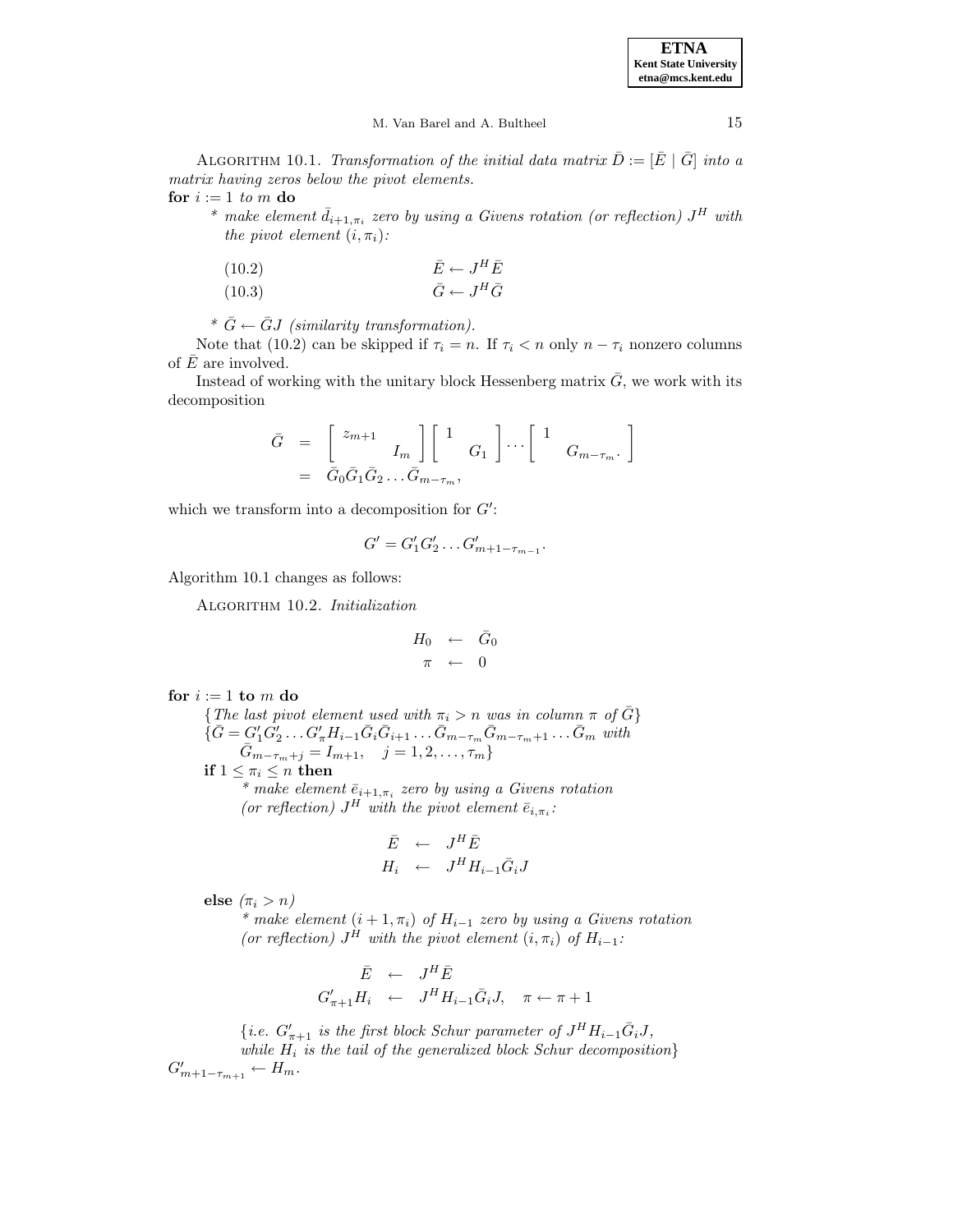

Note that in the else-part, the elements  $(i + 1, \pi_i)$  and  $(i, \pi_i)$  of  $H_{i-1}$  are also the elements at the same position in  $G$ .

For notational simplicity, we have written down the algorithm using  $(m + 1) \times$  $(m+1)$  matrices. However, when looking at the computational complexity, we have only to take into consideration the nontrivial operations. Besides constructing the  $m$ Givens rotations, we have the step  $\overline{E} \leftarrow J^H \overline{E}$  involving at most 4n multiplications. The nontrivial part of  $J^H H_{i-1} \bar{G}_i J$  is a unitary matrix of size at most  $(2n + 2) \times$  $(2n + 2)$ . Therefore, adding one new data point  $(z_{m+1}, F_{m+1})$  requires a number of multiplications proportional to m and not to  $m^2$  as in the general case. Therefore, constructing  $[E \mid G]$  for m data points needs a number of multiplications proportional to  $m<sup>2</sup>$ . Hence, the amount of computational work, as in the real case, is reduced by an order of magnitude m. Note that if we are only interested in  $\phi_{|\Delta|}$ , the computational work is proportional to  $m|\Delta|$ .

Once we have computed E and  $G_1, G_2, \ldots, G_{m-\tau_m}$ , we have the following recurrence relations for the columns  $Q_k$  of  $Q, k = 1, 2, 3, \ldots, m$ :

a)  $1 \leq \pi_k \leq n$ :

(10.4) 
$$
e_{k,\pi_k} Q_k = F'_{\pi_k} - \sum_{i=1}^{k-1} e_{i,\pi_k} Q_i \quad \text{(see (5.3))}.
$$

b)  $\pi_k - n =: \pi'_k > 0$ : We know that  $\Lambda Q = QG_1G_2 \dots G_{m-r_m}$ . For  $k = 1, 2, ..., m$ , we define  $Q_1^{(k)}, Q_2^{(k)}, ..., Q_k^{(k)}$  as

$$
[Q_1^{(k)} Q_2^{(k)} \dots Q_k^{(k)} Q_{k+1}^{(k)} Q_{k+2}^{(k)} \dots Q_m^{(k)}] := QG_1G_2 \dots G_{\pi'_j},
$$

with

$$
\pi'_j := \max\{\pi'_i | i \le k\}.
$$

Note that if  $\pi'_k > 0$ , we have

$$
[Q_1^{(k-1)} Q_2^{(k-1)} \dots Q_m^{(k-1)}] = [Q_1^{(j)} Q_2^{(j)} \dots Q_j^{(j)} Q_{j+1} \dots Q_k Q_{k+1} \dots Q_m].
$$

Multiplying the previous columns by  $G_{\pi'_{k}}$ , we get

$$
(10.5) \qquad \begin{array}{rcl} QG_1G_2 \ldots G_{\pi'_k-1}G_{\pi'_k} & = & [Q_1^{(k-1)} \ldots Q_{k-1}^{(k-1)} Q_k \ldots Q_m] G_{\pi'_k} \\ & = & [Q_1^{(k)} \ldots Q_{k-1}^{(k)} Q_k^{(k)} Q_{k+1} \ldots Q_m]. \end{array}
$$

If we partition the nontrivial  $(\tau_j + 1) \times (\tau_j + 1)$  part  $G'_j$  of  $G_j$  (see (10.1)) using the block Schur parameters as

$$
G'_{j} =: \left[ \begin{array}{cc} \gamma_{j} & \Sigma_{j} \\ \sigma_{j} & \Gamma_{j} \end{array} \right],
$$

with  $\sigma_j$  a  $1 \times 1$  block, we can rewrite (10.5) as

$$
(10.6) \begin{bmatrix} Q_{\pi'_k}^{(k-1)} & Q_{\pi'_k+1}^{(k-1)} \dots Q_{k-1}^{(k-1)} & Q_k \end{bmatrix} \begin{bmatrix} \gamma_{\pi'_k} & \Sigma_{\pi'_k} \\ \sigma_{\pi'_k} & \Gamma_{\pi'_k} \end{bmatrix} = [Q_{\pi'_k}^{(k)} \ Q_{\pi'_k+1}^{(k)} \dots Q_{k-1}^{(k)} \ Q_k^{(k)}].
$$

Recalling from Theorem 10.1 that  $\sigma_{\pi'_k} = g_{k,\pi'_k}$ . Because the  $\pi'_k$ -th column of

$$
\Lambda Q = QG_1G_2\ldots G_{m-\tau_m}
$$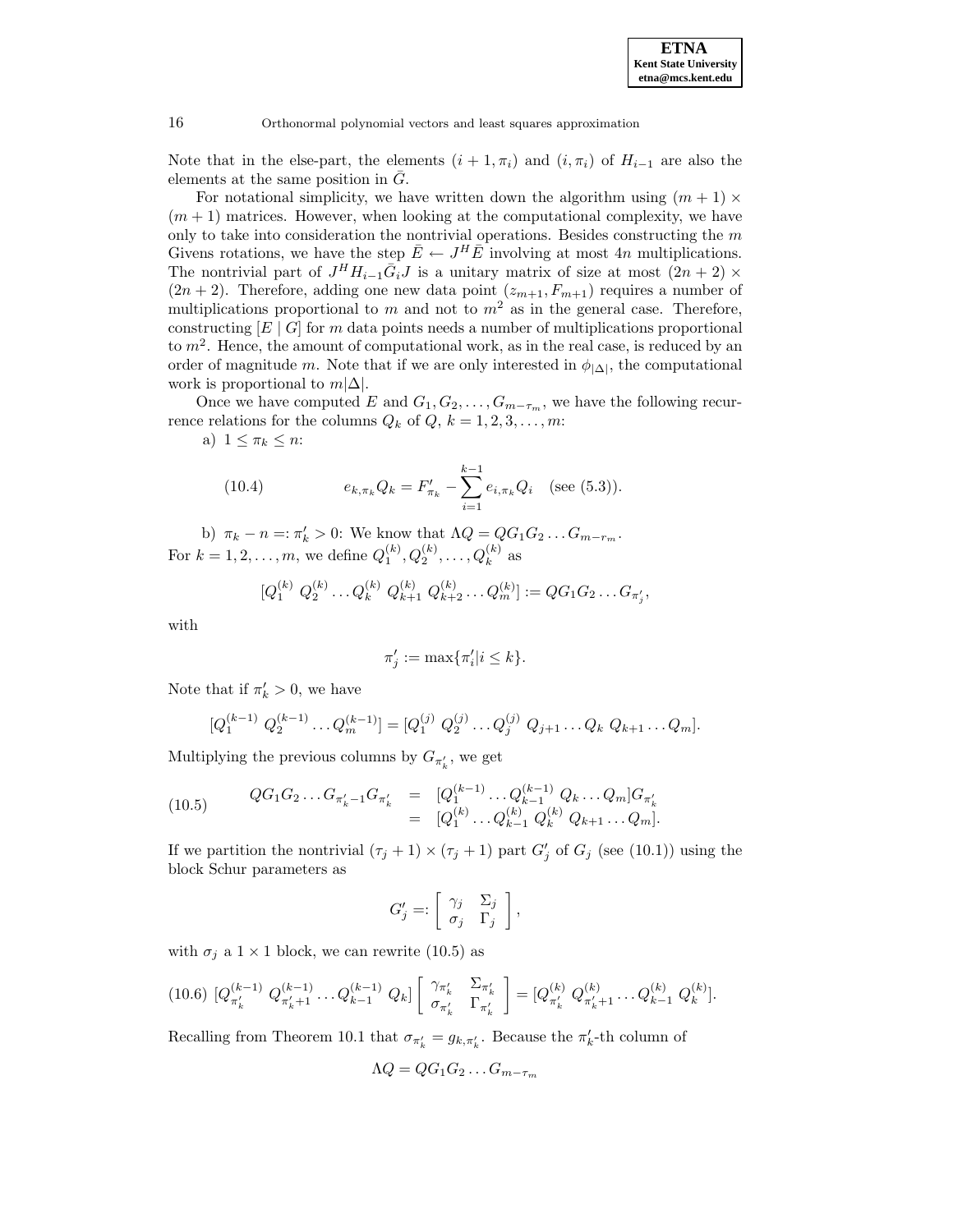,

#### M. Van Barel and A. Bultheel 17

is equal to the  $\pi'_k$ -th column of  $QG_1G_2 \ldots G_{\pi'_k}$ , we get the following recurrence relation for  $Q_k$  by taking the first column of the left hand side of (10.6):

(10.7) 
$$
\sigma_{\pi'_k} Q_k = \Lambda Q_{\pi'_k} - [Q_{\pi'_k}^{(k-1)} Q_{\pi'_k+1}^{(k-1)} \dots Q_{k-1}^{(k-1)}] \gamma_{\pi'_k}.
$$

In the next steps, we do not need  $Q_{\pi'_k}^{(k)}$  anymore. Therefore, by taking the last columns of left and right hand side of (10.6), we get the following recurrence relation for the auxiliary columns  $Q_j^{(k)}$ ,  $j = \pi'_k + 1, \ldots, k$ :

(10.8) 
$$
[Q_{\pi'_k+1}^{(k)} \dots Q_k^{(k)}] = [Q_{\pi'_k}^{(k-1)} \dots Q_{k-1}^{(k-1)} Q_k] \begin{bmatrix} \Sigma_{\pi'_k} \\ \Gamma_{\pi'_k} \end{bmatrix}.
$$

The recurrence relations (10.4), (10.7) and (10.8) can be rewritten as recurrence relations with a limited number of terms. We proceed to rewrite this in terms of the orthonormal polynomial vectors  $\phi_i$ . For each  $k = 1, 2, \ldots, m$ , we start with

$$
[\phi_{k-n} \; \phi_{k-n+1} \dots \phi_{k-1}] \underbrace{\phi_{k-\tau_k}^{(k-1)} \dots \phi_{k-1}^{(k-1)}}_{\tau_k} |S_{\tau_k+1}^{(k-1)} \dots S_n^{(k-1)}|,
$$

where

$$
S_j^{(k-1)} := U_j - \sum_{i=1}^{k-1} e_{i,j} \phi_i, \quad j = \tau_k + 1, \tau_k + 2, \dots, n.
$$

If  $1 \leq \pi_k \leq n$ , we can use recurrence relation (10.4) to get

$$
[\phi_{k-n+1} \dots \phi_{k-1} | \phi_k | \phi_{k-\tau_k}^{(k)} \dots \phi_{k-1}^{(k)} | \phi_k^{(k)} | S_{\tau_k+2}^{(k)} \dots S_n^{(k)}]
$$

$$
\leftarrow \quad [\phi_{k-n+1} \dots \phi_{k-1} | \phi_{k-\tau_k}^{(k-1)} \dots \phi_{k-1}^{(k-1)} | S_{\tau_k+1}^{(k-1)} | S_{\tau_k+2}^{(k-1)} \dots S_n^{(k-1)}] T_k,
$$

with

|          | $D_n$    | $\boldsymbol{0}$         | $\boldsymbol{0}$ | $\overline{0}$           |                                                      |
|----------|----------|--------------------------|------------------|--------------------------|------------------------------------------------------|
| $T_k :=$ | $\Omega$ | $\boldsymbol{0}$         | $I_{\tau_k}$     | $\overline{0}$           |                                                      |
|          | 0        | $\overline{e}_{k,\pi_k}$ | $\boldsymbol{0}$ | $\overline{e}_{k,\pi_k}$ | $-\frac{1}{e_{k,\pi_k}}[e_{k,\pi_k+1}\dots e_{k,n}]$ |
|          | $\theta$ | $\boldsymbol{0}$         | $\boldsymbol{0}$ | $\overline{0}$           | $I_{n-\tau_k-1}$                                     |

where

$$
D_n := \begin{bmatrix} 0 & 0 & \dots & 0 \\ 1 & 0 & \dots & 0 \\ \vdots & \ddots & \ddots & \vdots \\ 0 & 0 & \dots & 1 \end{bmatrix} \in \mathbb{C}^{n \times (n-1)}.
$$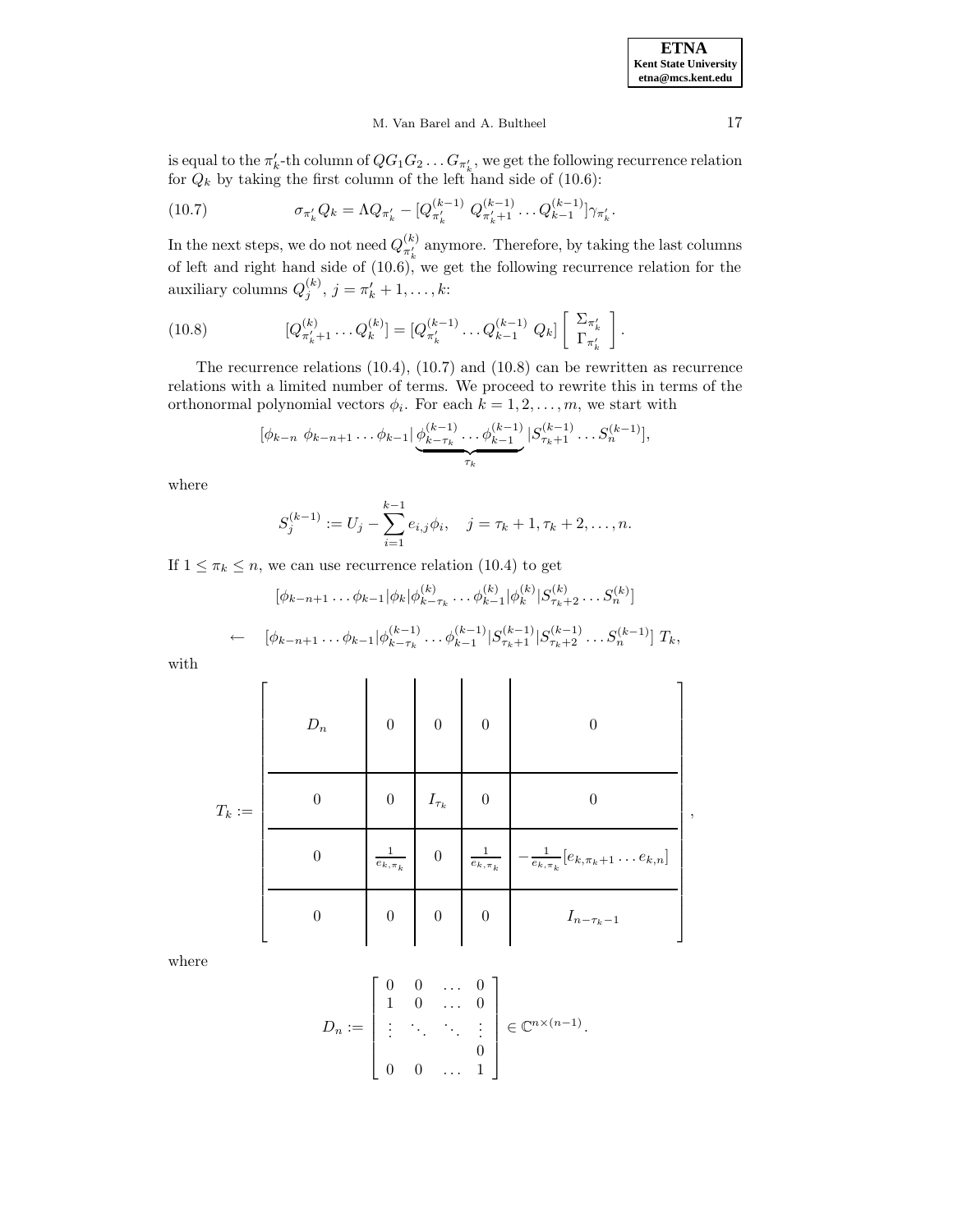.

18 Orthonormal polynomial vectors and least squares approximation

If  $\pi_k - n =: \pi'_k > 0$ , we can use recurrence relations (10.7) and (10.8) to get

$$
[\phi_{k-n+1} \dots \phi_{k-1} | \phi_k | \phi_{k-\tau_k+1}^{(k)} \phi_{k-\tau_k+2}^{(k)} \dots \phi_k^{(k)} | S_{\tau_k+1}^{(k)} \dots S_n^{(k)}]
$$

$$
\leftarrow \quad [\phi_{k-n} \dots |\phi_{\pi'_k}| \dots \phi_{k-1} |\phi_{k-\tau_k}^{(k-1)} \dots \phi_{k-1}^{(k-1)} | S_{\tau_k+1}^{(k-1)} \dots S_n^{(k)}] T_k,
$$

with

|          |                 | $\theta$                    |                                                                                                                                                                                                                                      |  |
|----------|-----------------|-----------------------------|--------------------------------------------------------------------------------------------------------------------------------------------------------------------------------------------------------------------------------------|--|
| $T_k :=$ | $\mathcal{D}_n$ | $\frac{z}{\sigma_{\pi'_k}}$ | $\frac{z}{\sigma_{\pi'_k}}\Gamma_{\pi'_k}$ $\Big \frac{-z}{\sigma_{\pi'_k}}[e_{k,\tau_k+1}\dots e_{k,n}]$                                                                                                                            |  |
|          |                 | $\Omega$                    |                                                                                                                                                                                                                                      |  |
|          | $\Omega$        |                             | $\left. \frac{\sigma_{\pi'_{k}}}{\sigma_{\pi'_{k}}}\right  \Sigma_{\pi'_{k}} - \frac{\gamma_{\pi'_{k}}}{\sigma_{\pi'_{k}}}\Gamma_{\pi'_{k}}\left  \frac{\gamma_{\pi'_{k}}}{\sigma_{\pi'_{k}}} e_{k,\tau_{k}+1}\ldots e_{k,n}\right $ |  |
|          | $\Omega$        | $\theta$                    | $I_{n-\tau_k}$                                                                                                                                                                                                                       |  |

Note that

$$
\Sigma_{\pi'_k} - \gamma_{\pi'_k} \sigma_{\pi'_k}^{-1} \Gamma_{\pi'_k} = \Sigma_{\pi'_k}^{-H}
$$

and

$$
\sigma_{\pi'_k}^{-1}\Gamma_{\pi'_k}=-\gamma_{\pi'_k}^H\Sigma_{\pi'_k}^{-H}.
$$

Hence, looking at the second and third block column of  $T_k$ , we see a type of Szegő recurrence relations.

These recurrence relations can be combined to get generalized block Szegő recurrence relations. To avoid notational complexity, we only give a diagram of this result.

Example 10.1. Suppose the transformed data matrix has the following structure:

 <sup>~</sup> × × ×××××××× × × <sup>~</sup> ××××××× <sup>~</sup> × ××××××× × <sup>~</sup> ×××××× [E | G] = . <sup>~</sup> ×××××× <sup>~</sup> ××××× <sup>~</sup> ×××× <sup>~</sup> ×××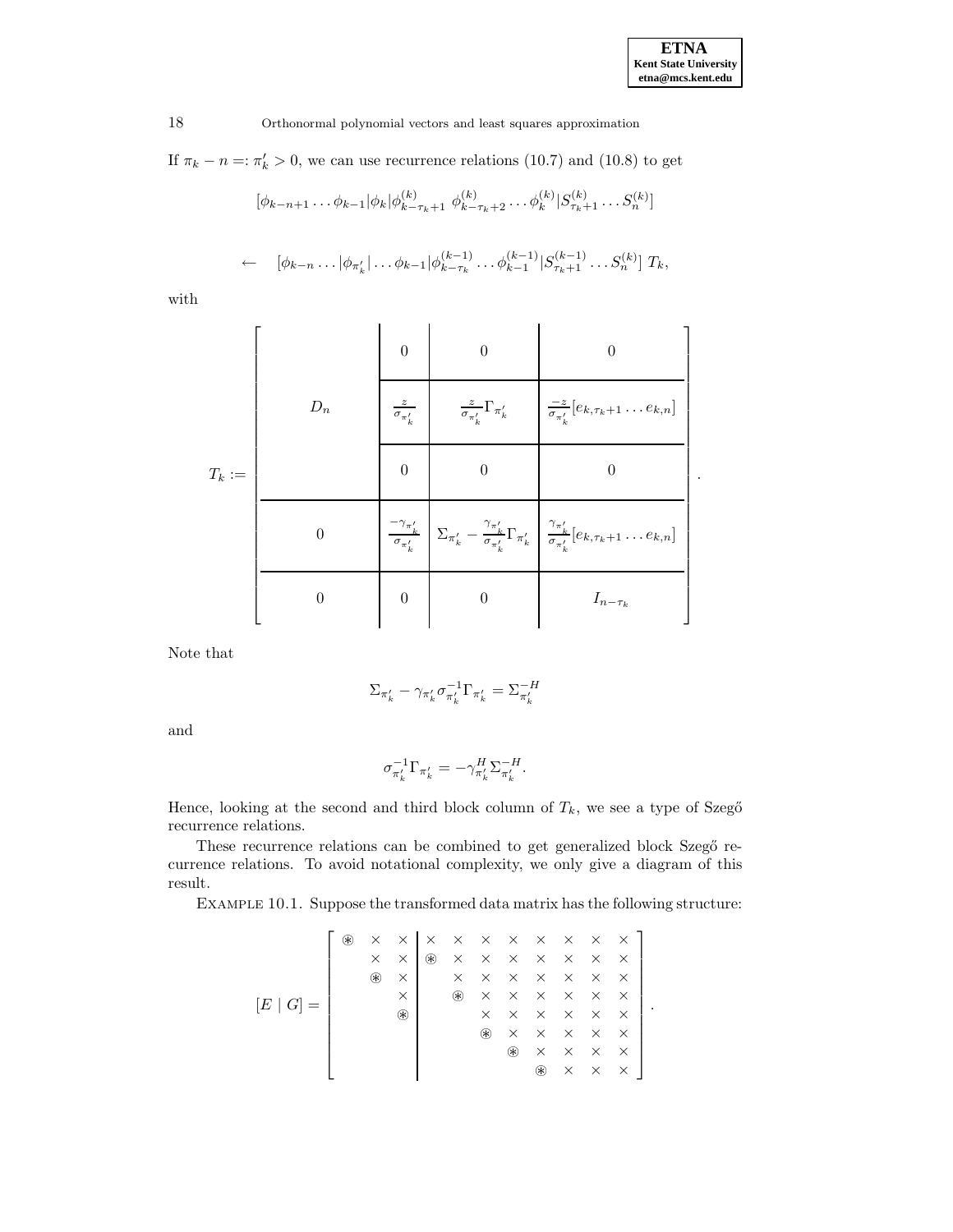# M. Van Barel and A. Bultheel 19

Define

$$
\begin{array}{ll}\n\Phi_0 := I_3, & \Phi'_0 := 0_3, \\
\Phi_1 := [\phi_1 \ S_2^{(1)} \ S_3^{(1)}], & \Phi'_1 := [\phi_1^{(1)} \ 0 \ 0], \\
\Phi_2 := [\phi_2 \ S_2^{(2)} \ S_3^{(2)}], & \Phi'_2 := [\phi_2^{(2)} \ 0 \ 0], \\
\Phi_3 := [\phi_2 \ \phi_3 \ S_3^{(3)}], & \Phi'_3 := [\phi_2^{(3)} \ \phi_3^{(3)} \ 0], \\
\Phi_4 := [\phi_3 \ \phi_4 \ \phi_5], & \Phi'_4 := [\phi_3^{(5)} \ \phi_4^{(5)} \ \phi_5^{(5)}], \\
\Phi_5 := [\phi_6 \ \phi_7 \ \phi_8], & \Phi'_5 := [\phi_6^{(8)} \ \phi_7^{(8)} \ \phi_8^{(8)}].\n\end{array}
$$

The polynomial matrices  $\Phi_k$  satisfy the generalized block Szegő recurrence relation

$$
\left[\Phi_k \; \Phi'_k\right] = \left[\Phi_{k-1} \; \Phi'_{k-1}\right] \left[\begin{array}{cc} A_{k-1} & C_{k-1} \\ B_{k-1} & D_{k-1} \end{array}\right] \quad , \quad k = 0, 1, 2, 3, 4,
$$

with

$$
A_0 := \begin{bmatrix} \frac{1}{e_{1,1}} & \frac{-e_{1,2}}{e_{1,1}} & \frac{-e_{1,3}}{e_{1,1}} \\ 0 & 1 & 0 \\ 0 & 0 & 1 \end{bmatrix}, \t B_0 := 0_3,
$$
  
\n
$$
C_0 := 0_3,
$$
  
\n
$$
A_1 := \begin{bmatrix} \frac{z}{\sigma_1} & \frac{-z}{\sigma_1}e_{2,2} & \frac{-z}{\sigma_1}e_{2,3} \\ 0 & 0 & 0 \\ 0 & 0 & 0 \end{bmatrix}, \t B_1 := \begin{bmatrix} \frac{-\gamma_1}{\sigma_1} & \frac{-\gamma_1}{\sigma_1}e_{2,2} & \frac{-\gamma_1}{\sigma_1}e_{2,3} \\ 0 & 0 & 0 \\ 0 & 0 & 0 \end{bmatrix},
$$
  
\n
$$
C_1 := \begin{bmatrix} \frac{z}{\sigma_1}\Gamma_1 & 0 & 0 \\ 0 & 0 & 0 \\ 0 & 0 & 0 \end{bmatrix}, \t D_1 := \begin{bmatrix} \frac{z}{\sigma_1}H & 0 & 0 \\ 0 & 0 & 0 \\ 0 & 0 & 0 \end{bmatrix},
$$
  
\n
$$
A_2 := \begin{bmatrix} 1 & 0 & 0 \\ 0 & \frac{1}{e_{3,2}} & \frac{-e_{3,3}}{e_{3,2}} \\ 0 & \frac{1}{e_{3,2}} & 0 \\ 0 & 0 & 1 \end{bmatrix}, \t D_2 := \begin{bmatrix} 1 & 0 & 0 \\ 0 & 0 & 0 \\ 0 & 0 & 0 \end{bmatrix},
$$
  
\n
$$
A_3 := \begin{bmatrix} 0 & \frac{z}{\sigma_2} & \frac{-ze_{4,3}}{\sigma_2e_{5,3}} \\ 1 & 0 & 0 \\ 0 & 0 & 1 \end{bmatrix}, \t B_3 := \begin{bmatrix} 0 & \frac{-\gamma_2}{\sigma_2} & \frac{\gamma_2}{\sigma_2}e_{3,3} \\ 0 & 0 & 0 \end{bmatrix},
$$
  
\n
$$
C_3 := \begin{bmatrix} \frac{z}{\sigma_2}\Gamma_2 & \frac{-ze_{4,3}}{\sigma_2e_{5,3}} \\ 0 & 0 & 1 \end{bmatrix}, \t D
$$

with

$$
\left[\begin{array}{cc} G_3 & & \\ & 1 & \\ & & 1 \end{array}\right] \left[\begin{array}{cc} 1 & & \\ & G_4 & \\ & & 1 \end{array}\right] \left[\begin{array}{cc} 1 & & \\ & 1 & \\ & & G_5 \end{array}\right] =: \left[\begin{array}{cc} \gamma_{3,5} & \Sigma_{3,5} \\ \sigma_{3,5} & \Gamma_{3,5} \end{array}\right].
$$

Note that the last block recurrence relation is just the classical block Szegő recurrence relation. If we add more data points, we can use the latter relation to compute the next block of 3 orthonormal polynomial vectors  $\phi_i$ .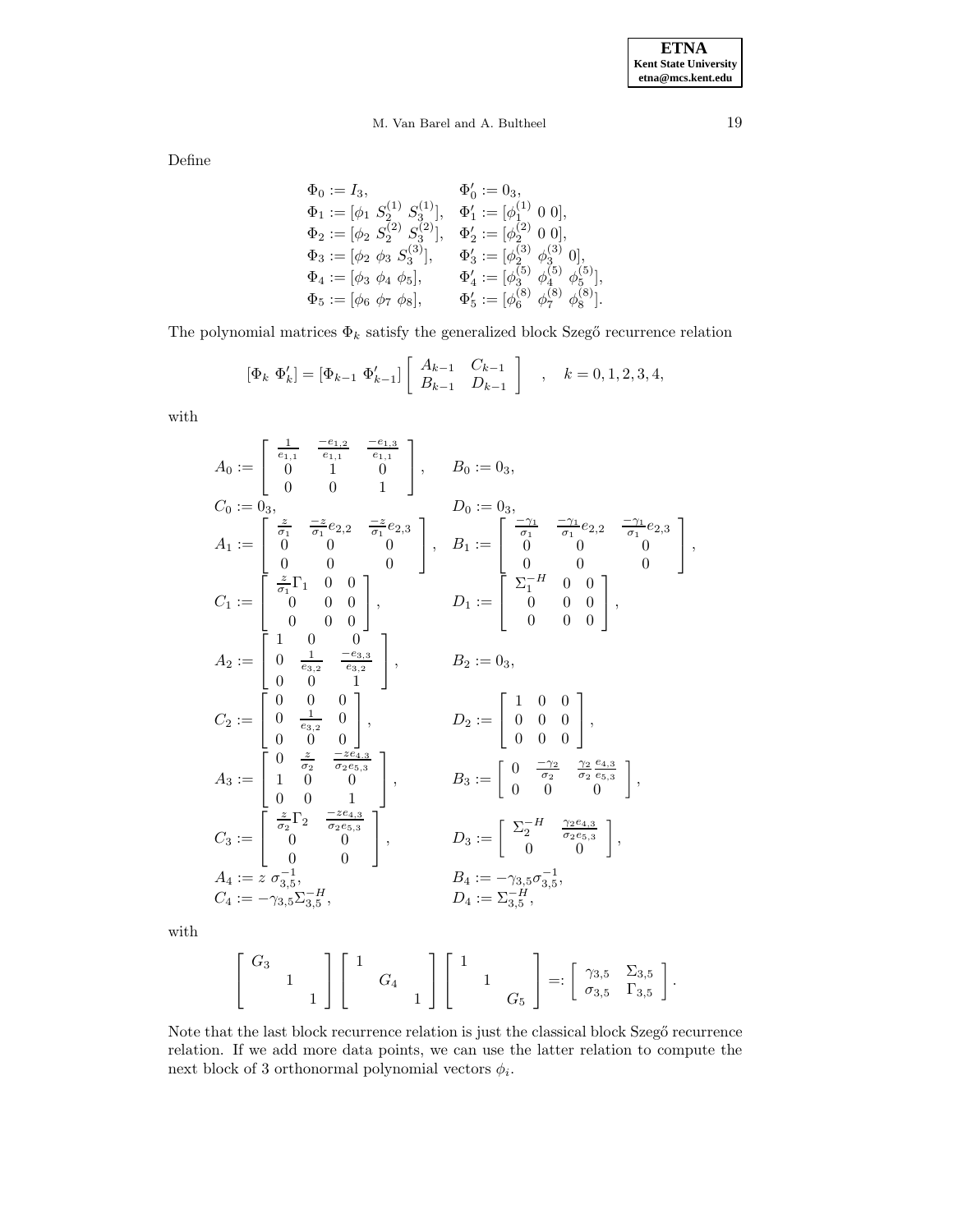**11. Application: linearized vector rational approximation.** In this section, we generalize the discrete linearized least-squares rational approximation of [16, 17] to the vector case. The definitions can be easily extended to the vector case as follows. Let us assume that the function values are given in the form  $E_i/f_i$  for the abscissae  $z_i$ ,  $i = 1, 2, ..., m$ , where  $E_i \in \mathbb{C}^{(n-1)\times 1}$  and  $f_i$  and  $z_i$  are all complex numbers. In the sequel, we make no distinction between the vector rational form  $N(z)/d(z)$ and the polynomial vector  $P =: [P_1, P_2, \ldots, P_n]^T$  with  $N := [P_1, P_2, \ldots, P_{n-1}]^T$ and  $d := P_n$ . If we define the  $\vec{\tau}$ -degree of a polynomial vector P with  $\vec{\tau} \in \mathbb{Z}^n$  as  $\vec{\tau}$ -deg  $P(z) := \max\{\deg P_i(z) - \tau_i\}$  (deg  $0 = -1$ ), then in the rational interpolation problem, one wants to describe all vector rational forms  $N(z)/d(z)$  of minimal  $\vec{\tau}$ degree which satisfy the interpolation conditions

(11.1) 
$$
\frac{N(z_i)}{d(z_i)} = \frac{E_i}{f_i}, \qquad i = 1, 2, ..., m.
$$

In [15], a parametrization was given and an efficient algorithm to solve this problem. When the data are corrupted with noise, one does not want the interpolation conditions to be satisfied exactly.

DEFINITION 11.1 (PROPER VECTOR RATIONAL APPROXIMATION PROBLEM). Given the data points  $z_i$  with corresponding estimated function values  $E_i/f_i, i = 1, 2, \ldots, m$ , given  $\vec{\tau}$ , the  $\vec{\tau}$ -degree  $\alpha$  and the weights  $w_i^{(p)} > 0, i = 1, 2, ..., m$ , we look for a vector rational form  $N(z)/d(z)$  of  $\vec{\tau}$ -degree  $\leq \alpha$  satisfying the following least squares approximation criterion:

(11.2) 
$$
\text{minimize } \text{dist}_{(p)}^2(N, d) := \sum_{i=1}^m w_i^{(p)} \| R_i^{(p)} \|_2^2,
$$

with  $R_i^{(p)} := E_i/f_i - N(z_i)/d(z_i)$ ,  $||R_i^{(p)}||_2^2 := (R_i^{(p)})^H R_i^{(p)}$  and where  $dist_{(p)}(N,d)$ denotes the  $l_2$ -distance between the rational function  $N(z)/d(z)$  and the data.

The proper vector rational approximation problem is a non-linear least squares problem which can only be solved in an iterative way. Therefore, we rather minimize the norm of the linearized residual vector with components

(11.3) 
$$
R_i := E_i d(z_i) - f_i N(z_i), \qquad i = 1, 2, ..., m.
$$

We shall fix the  $\vec{\tau}$ -degree of the approximant  $N(z)/d(z)$  to be  $\alpha$  where usually  $\alpha \ll m$ . We also normalize the approximant in the following sense. Suppose  $P_i(z) =: P_{i,0}$  +  $P_{i,1}z+\cdots+P_{i,\alpha+\tau_i}z^{\alpha}$ , then we require  $P_{i,\alpha+\tau_i}=1$  if  $P_{j,\alpha+\tau_j}=0, j=i+1,i+2,\ldots,n$ . Thus, we shall solve the following vector rational approximation problem.

Definition 11.2 (linearized vector rational approximation problem). Given the data points  $z_i$  with corresponding estimated function values  $E_i/f_i$ ,  $i =$  $1, 2, \ldots, m$ , given  $\vec{\tau}$ , the  $\vec{\tau}$ -degree  $\alpha$  and the weights  $w_i > 0, i = 1, 2, \ldots, m$ , we look for the normalized rational form  $N(z)/d(z)$  of  $\vec{\tau}$ -degree  $\alpha$  satisfying the following least squares approximation criterion:

(11.4) 
$$
\text{minimize } \text{dist}^2(N, d) := \sum_{i=1}^m w_i \|R_i\|_2^2,
$$

with  $R_i := E_i d(z_i) - f_i N(z_i)$ ,  $||R_i||_2^2 = R_i^H R_i$  and where dist  $(N, d)$  denotes the distance between the vector rational form  $(N(z), d(z))$  and the data.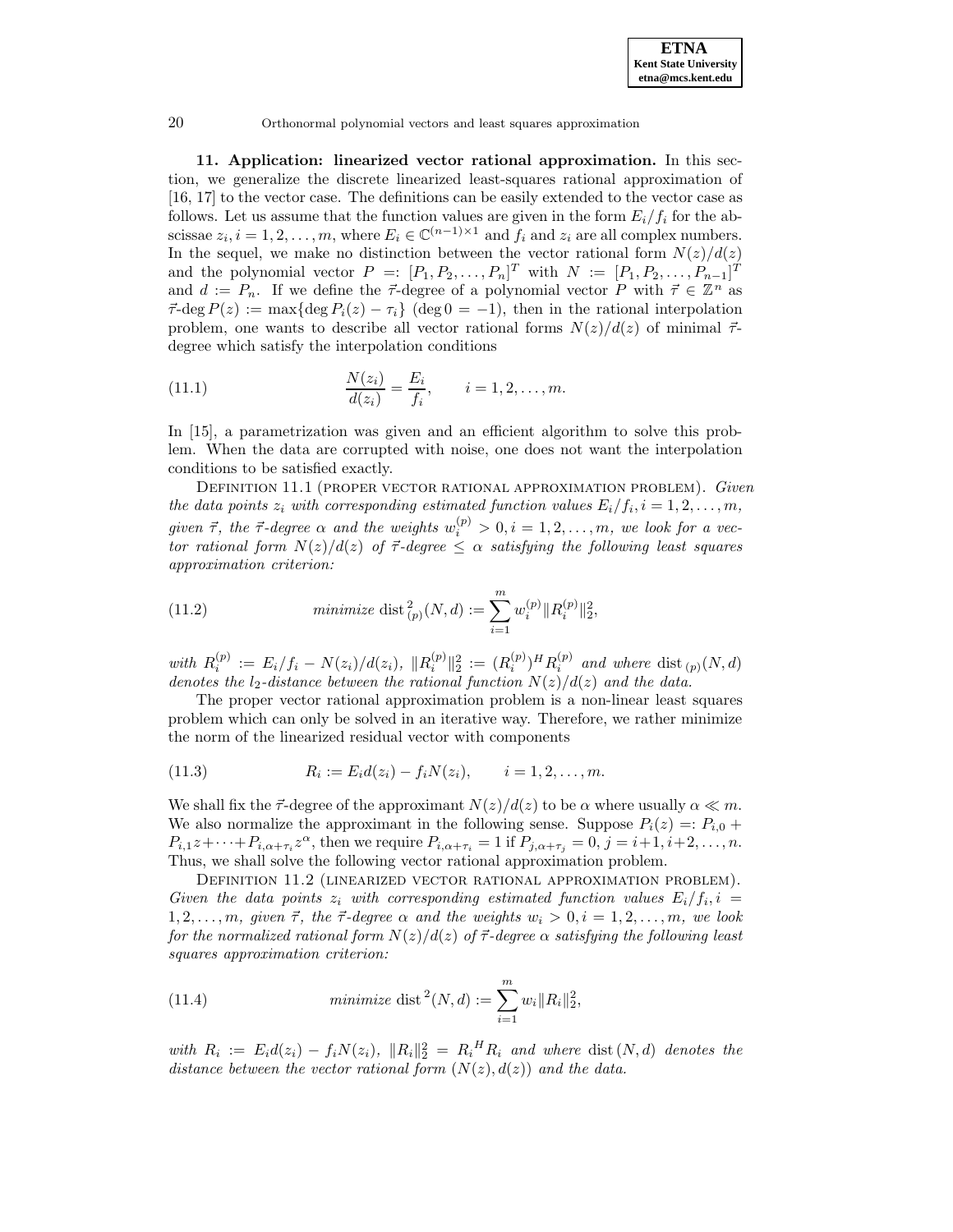#### M. Van Barel and A. Bultheel 21

Note that the function values  $E_i/f_i$  can be replaced by  $k_iE_i/(k_if_i)$  (with  $k_i \neq$ 0). This yields a different value of the residual  $R<sub>i</sub>$ . Solving the linearized rational approximation problem with  $k_iE_i$ ,  $k_if_i$  instead of  $E_i$  and  $f_i$ , is equivalent to solving the problem with the original  $E_i, f_i$  but with the weights  $w_i|k_i|^2$  instead of  $w_i$ .

The solution of the linearized problem can be used to obtain a solution of the proper problem as follows. Suppose we know the values  $d^{(p)}(z_i), i = 1, 2, \ldots, m$  with  $N^{(p)}/d^{(p)}$  a solution of the proper problem. If we solve the linearized problem with weights

(11.5) 
$$
w_i = \frac{w_i^{(p)}}{|f_i d^{(p)}(z_i)|^2}, \qquad i = 1, 2, ..., m,
$$

we get  $(N^{(p)}, d^{(p)})$ . However, in practice, we do not know the values  $d^{(p)}(z_i)$ . In this case we can estimate these values, compute the solution of the linearized problem, take the denominator of this solution as a new estimation of the final  $d^{(p)}$ , and so on. This algorithm was proposed by Loeb for the  $l_{\infty}$  norm and by Wittmeyer for the  $l_2$ norm [3]. In Example 11.1 we shall show the influence of executing one iteration step of this algorithm. Of course one could also use the solution of the linearized problem as a starting value for other iterative schemes.

The linearized vector rational approximation problem can be formulated as a discrete least squares approximation problem with polynomial vectors where each point  $z_i$  is taken with  $(n - 1)$  different weight vectors, the rows of the  $(n - 1) \times n$ matrix

$$
\sqrt{w_i} [If_i - E_i].
$$

The degree vector  $\Delta^*$  can be taken equal to  $\vec{\tau}$ .

EXAMPLE 11.1. The points  $z_i$  are 30 equidistant points in the interval  $[-\pi/2 +$  $0.01, \pi/2 + 0.01$ . The function values are taken as follows:

$$
f_i = 1, \qquad E_i = [\tan(z_i), \sin(z_i)]^T.
$$

The weights  $w_i$  and  $w_i^{(p)}$  are all taken equal to 1. We allow the degree of the numerator to be 2 higher than the degree of the denominator, i.e.  $\vec{\tau} = (2, 2, 0)$ . All computations were done on a DEC workstation using MATLAB 4.1 with machine epsilon  $eps =$ 2.2204e – 16. Table 11.1 shows the degree vectors  $\Delta^{(k)}$ , the degree indices  $\nu_k$ , the pivot indices  $\pi_k$  and the norm of the solution of the discrete least squares approximation for the initial values of  $k$ . The absolute errors of each of the two components of the vector rational approximant for  $k = 19$  is given in Figure 11.1. After one iteration step of the Loeb-Wittmeyer algorithm, we get the smaller errors of Figure 11.2 with a more equi-oscillating character.

**12. Conclusion.** In this paper, we have constructed several variants of an algorithm which computes the coefficients of recurrence relations for orthonormal polynomial vectors with respect to a discrete inner product. When the points  $z_i$  are real or on the unit circle, we have shown that the number of computations reduces by an order of magnitude. Also the recurrence relations only require a fixed number of terms.

The orthonormal polynomial vectors were used to solve a discrete least squares approximation problem. As an application, we have considered the vector rational approximation problem in a linearized least-squares sense. Future work will show how to compute matrix rational interpolants and matrix rational approximants in a linearized least squares sense based on these orthonormal polynomial vectors.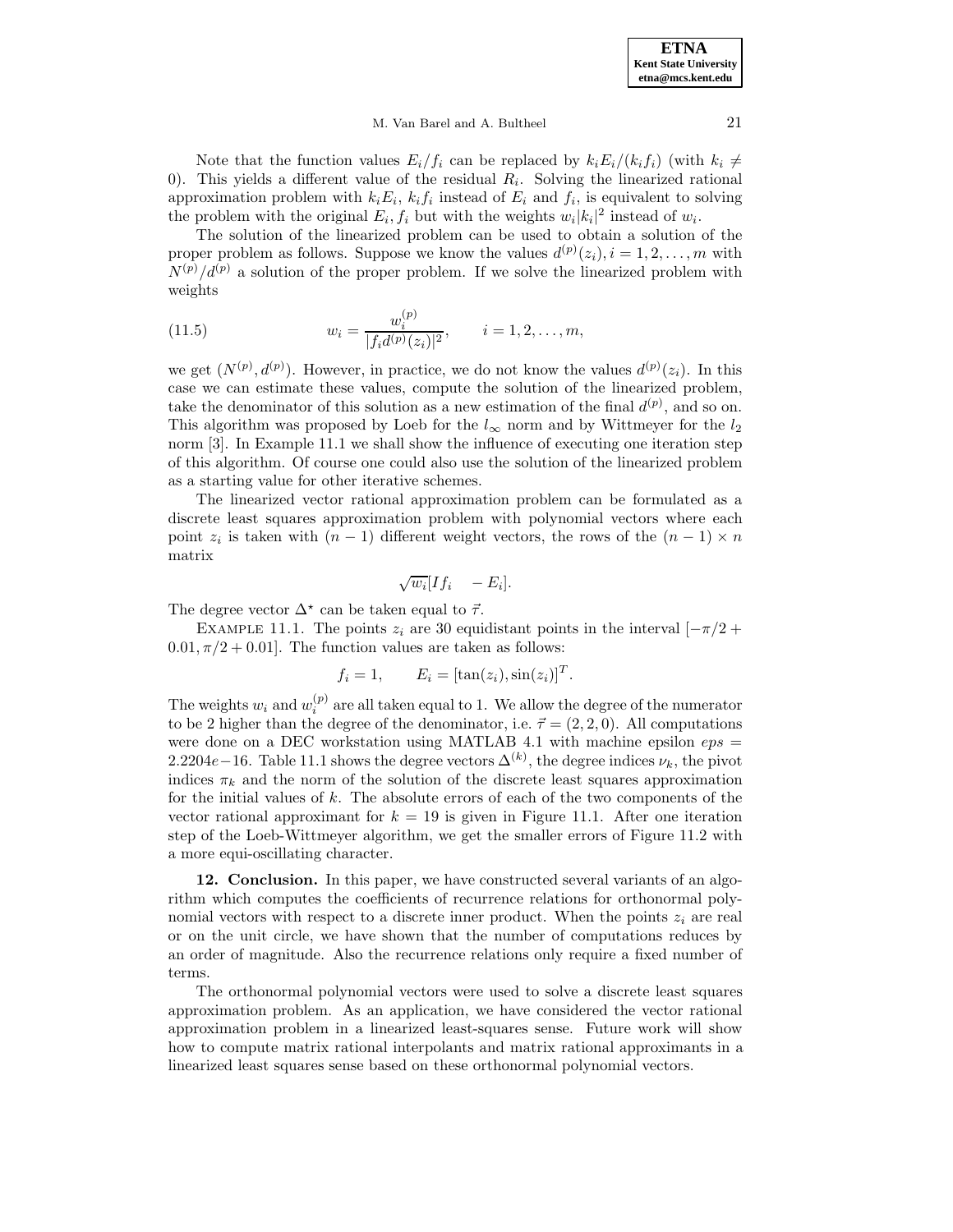

| k.               | $\Delta^{(k)}$ | $\nu_k$          | $\pi_k$        | $\ P^{(\overline{k})}\ $ |
|------------------|----------------|------------------|----------------|--------------------------|
| $\mathbf{1}$     | $(0,-1,-1)$    | $\mathbf{1}$     | $\mathbf 1$    | $5.4772e+00$             |
| $\boldsymbol{2}$ | $(0,0,-1)$     | $\boldsymbol{2}$ | $\overline{2}$ | $5.4772e+00$             |
| 3                | $(1,0,-1)$     | $\mathbf{1}$     | $\overline{4}$ | $5.1030e + 00$           |
| $\overline{4}$   | $(1,1,-1)$     | $\overline{2}$   | 5              | $5.1030e + 00$           |
| $\overline{5}$   | $(2,1,-1)$     | $\overline{1}$   | 6              | $4.2454e + 00$           |
| 6                | $(2,2,-1)$     | $\overline{2}$   | $\overline{7}$ | $4.2454e + 00$           |
| $\overline{7}$   | (2,2,0)        | 3                | 3              | $1.2223e+02$             |
| 8                | (3,2,0)        | $\overline{1}$   | 8              | $2.5927e+00$             |
| 9                | (3,3,0)        | $\overline{2}$   | 9              | $3.4585e + 00$           |
| 10               | (3,3,1)        | 3                | 10             | $1.6908e + 02$           |
| 11               | (4,3,1)        | $\mathbf 1$      | 11             | $1.9535e+00$             |
| 12               | (4,4,1)        | $\overline{2}$   | 12             | $2.7890e+00$             |
| 13               | (4,4,2)        | 3                | 13             | 3.4205e-01               |
| 14               | (5,4,2)        | $\mathbf{1}$     | 14             | $1.4593e+00$             |
| 15               | (5,5,2)        | $\boldsymbol{2}$ | 15             | 7.0727e-02               |
| 16               | (5,5,3)        | 3                | 16             | 2.6297e-01               |
| 17               | (6,5,3)        | $\mathbf{1}$     | 17             | $1.0807e + 00$           |
| 18               | (6,6,3)        | $\overline{c}$   | 18             | 5.6111e-02               |
| 19               | (6,6,4)        | 3                | 19             | 8.0443e-03               |
| 20               | (7,6,4)        | $\mathbf{1}$     | 20             | 3.3817e-01               |
| 21               | (7,7,4)        | $\overline{2}$   | 21             | 1.4988e-03               |
| 22               | (7,7,5)        | 3                | 22             | 5.9541e-03               |
| 23               | (8,7,5)        | $\mathbf{1}$     | 23             | 2.5137e-01               |
| 24               | (8, 8, 5)      | $\overline{2}$   | 24             | 1.0902e-03               |
| 25               | (8, 8, 6)      | 3                | 25             | 2.5033e-03               |

22 Orthonormal polynomial vectors and least squares approximation





Fig. 11.1. absolute error

### REFERENCES

- [1] G. AMMAR AND W. GRAGG,  $O(n^2)$  reduction algorithms for the construction of a band matrix from spectral data, SIAM J. Matrix Anal. Appl., 12 (1991), pp. 426–431.
- [2] G. Ammar, W. Gragg, and L. Reichel, Constructing a unitary Hessenberg matrix from spectral data, in Numerical linear algebra, digital signal processing and parallel algorithms, G. Golub and P. Van Dooren, eds., vol. 70 of NATO-ASI Series, F: Computer and Systems